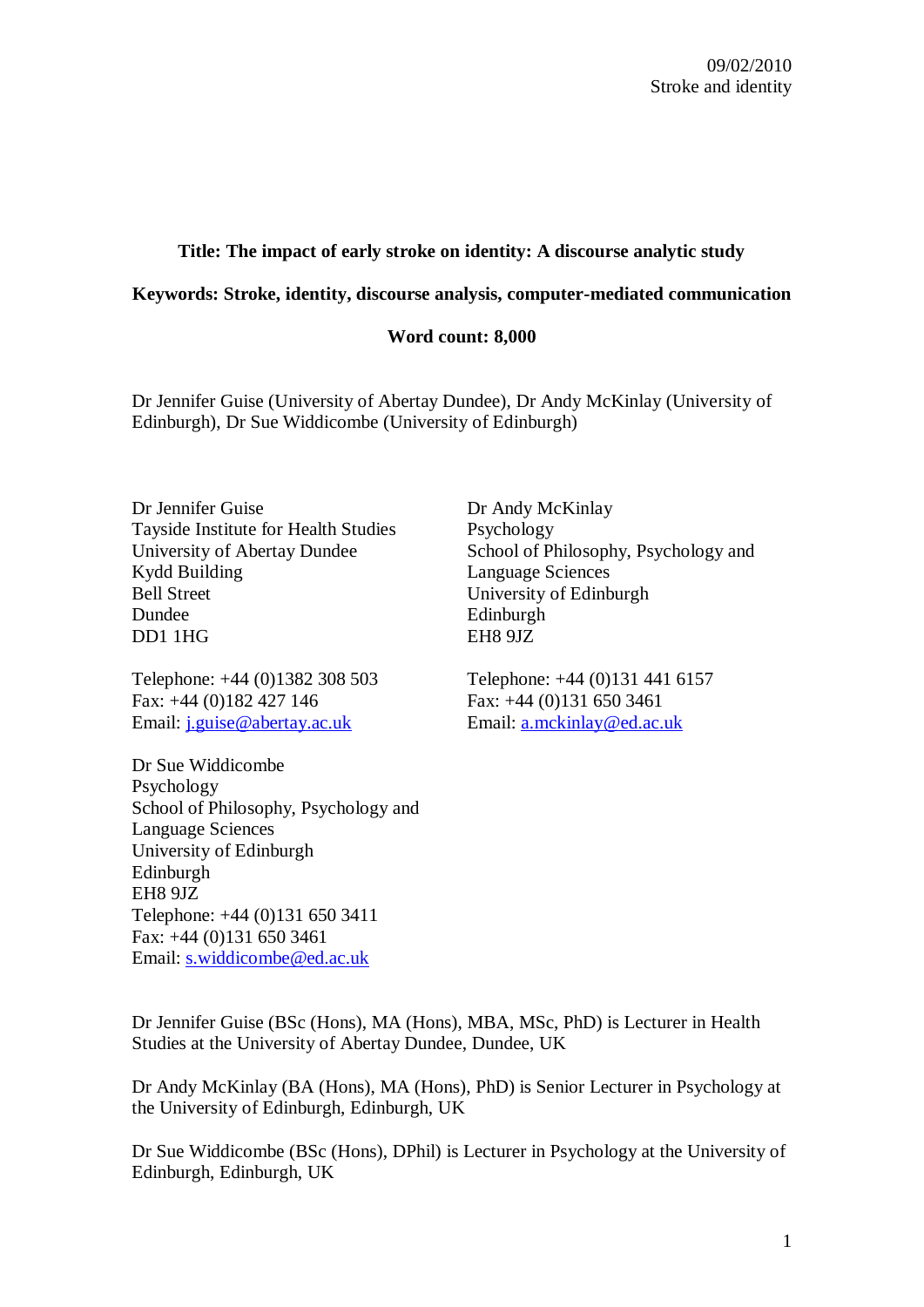# **Biographical Notes**

Jennie Guise is a lecturer in Health Studies at the University of Abertay Dundee. Her research interests involve aspects of different chronic illnesses, and in particular the ways in which chronic illness, and its treatment, can affect the sufferer"s identity and relationships with others. She is also interested in wider issues of identity, well being and patient experience.

Andy McKinlay is a senior lecturer in social psychology at the University of Edinburgh, UK. He is interested in social identity and the ways in which categorizations of self and others are produces as social accomplishments in talk. He is also interested in some of the broader concerns of conversation analysis and discursive psychology.

Sue Widdicombe is a lecturer in Psychology at the University of Edinburgh, UK. She is interested in conversation and discourse analysis, in their utility in exploring matters of identity and applying conversation analysis (eg to therapy). She is also interested in personal and social identity, and cultural variations in self conception and individuality.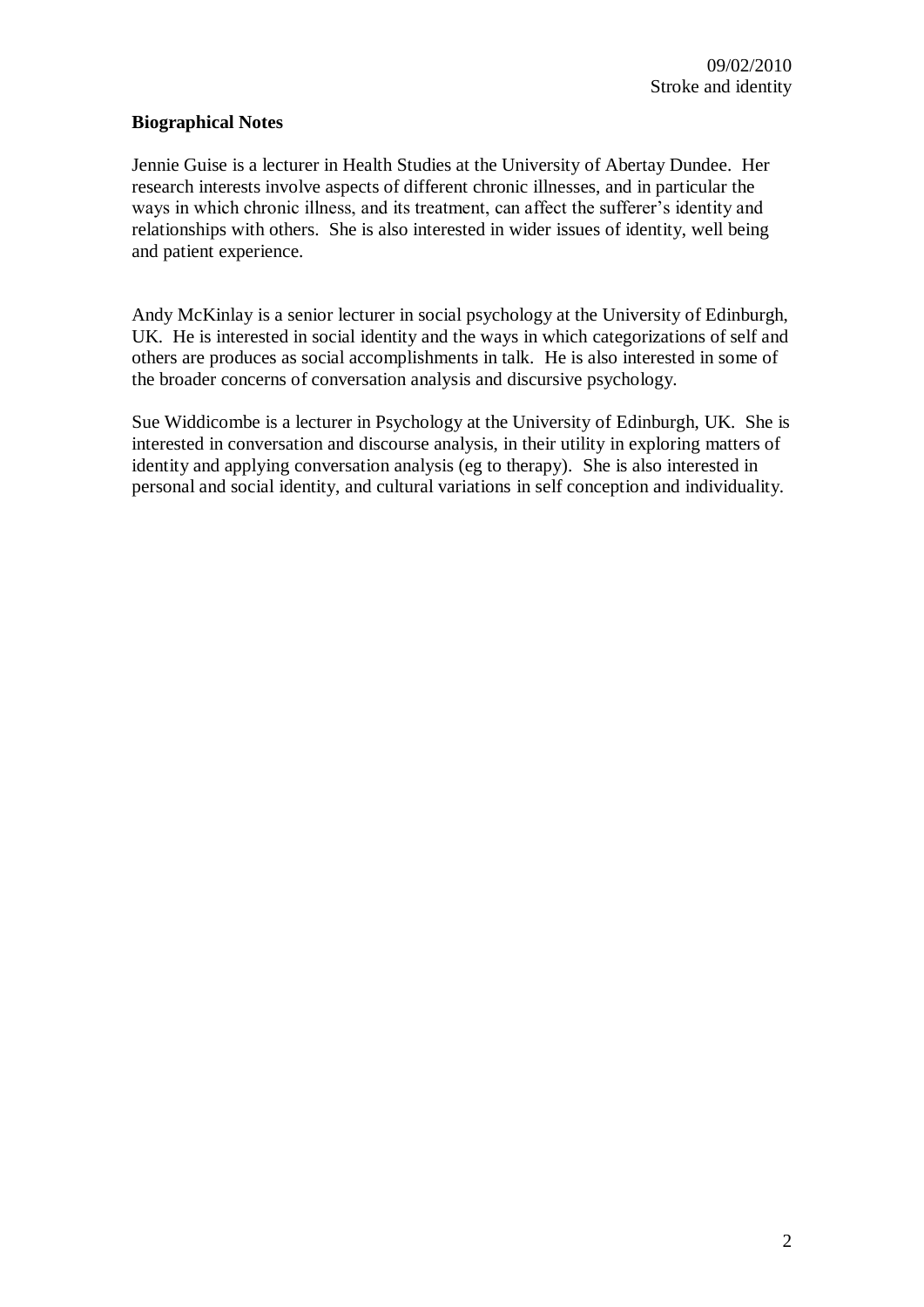#### Abstract

This paper examines the ways in which sufferers talk or write about early stroke and the effects this chronic condition has on identity. Traditional research into chronic illness has largely used medical, psychiatric or cognitive models. We adopt a social constructionist perspective and use a discourse analytic methodology to study data collected via computer-mediated email communication, and focus group interaction. Participants showed sensitivity about a potentially 'damaged' sense of self by highlighting positive features of their experiences, and attended to the issue of whether their accounts were persuasive or believable. In focus group discussions, some carers were present. Although there were some similarities between focus group and email participants, there were some differences. Principally, focus group participants did not produce highly positive evaluations of their experience. Moreover, they displayed sensitivity to the way that carers might respond to mitigation of the negative aspects of stroke.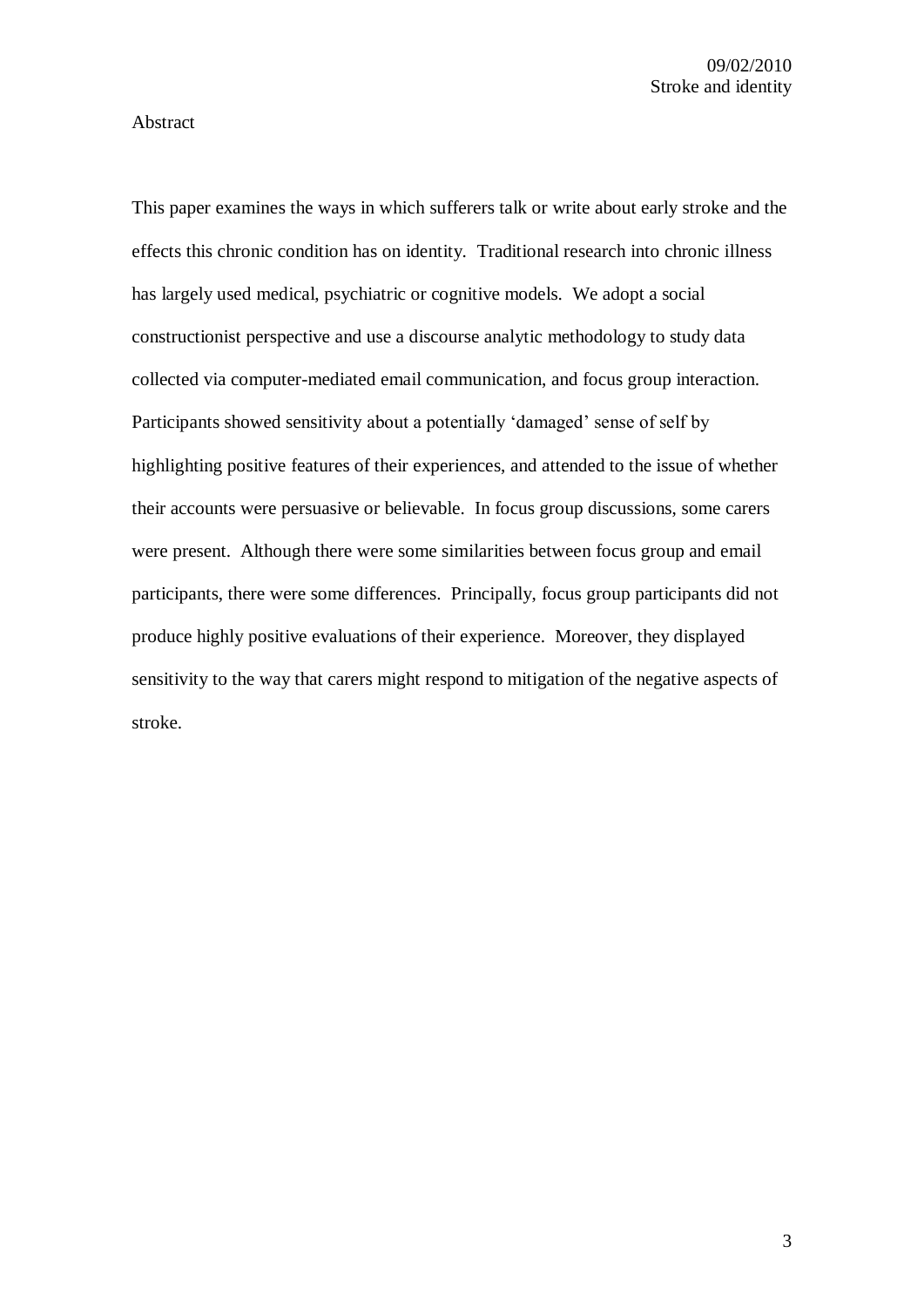#### **Introduction**

Our aim is to examine the construction of identity and change in identity, and to show how identity constructions are sensitive to interpersonal issues in different interactional contexts. Participants are relatively young stroke sufferers (aged 55 or less).

Stroke is debilitating and prevalent. In 2006, the estimated number of stroke patients seen in General Practice in Scotland was approximately 53,000 people - 1% of the population (ISD, 2007). Approximately 10% of stroke sufferers in Scotland are under the age of 55 (ISD, 2007). The initial stage can involve anything from mild confusion to complete loss of consciousness for a number of days. As many as 35-40% die within the first month; those who survive may be left with moderate to severe neurological impairments that can affect speech, sight, movement and memory. For many, stroke also results in overwhelming fatigue and/or depression.

There is very little in the way of pharmacological or surgical treatment for stroke. The emphasis instead is on rehabilitation, aimed at enabling the patient to relearn the practical skills necessary to prevent physical degeneration - such as that caused by restricted movement - and to regain functional competence through repetitive exercise. The stroke literature, too, is dominated by a concern with identifying and measuring indicators of physical abilities (Pound, Gompertz, & Ebrahim, 1977).This approach has been criticised because it can fail to take into account the psychological and emotional effects of this condition (White & Johnstone, 2000). Moreover, the emphasis on physical rehabilitation may not match the concerns of the patient. Kaufman & Becker (1986), for example, found that as well as losing functional independence,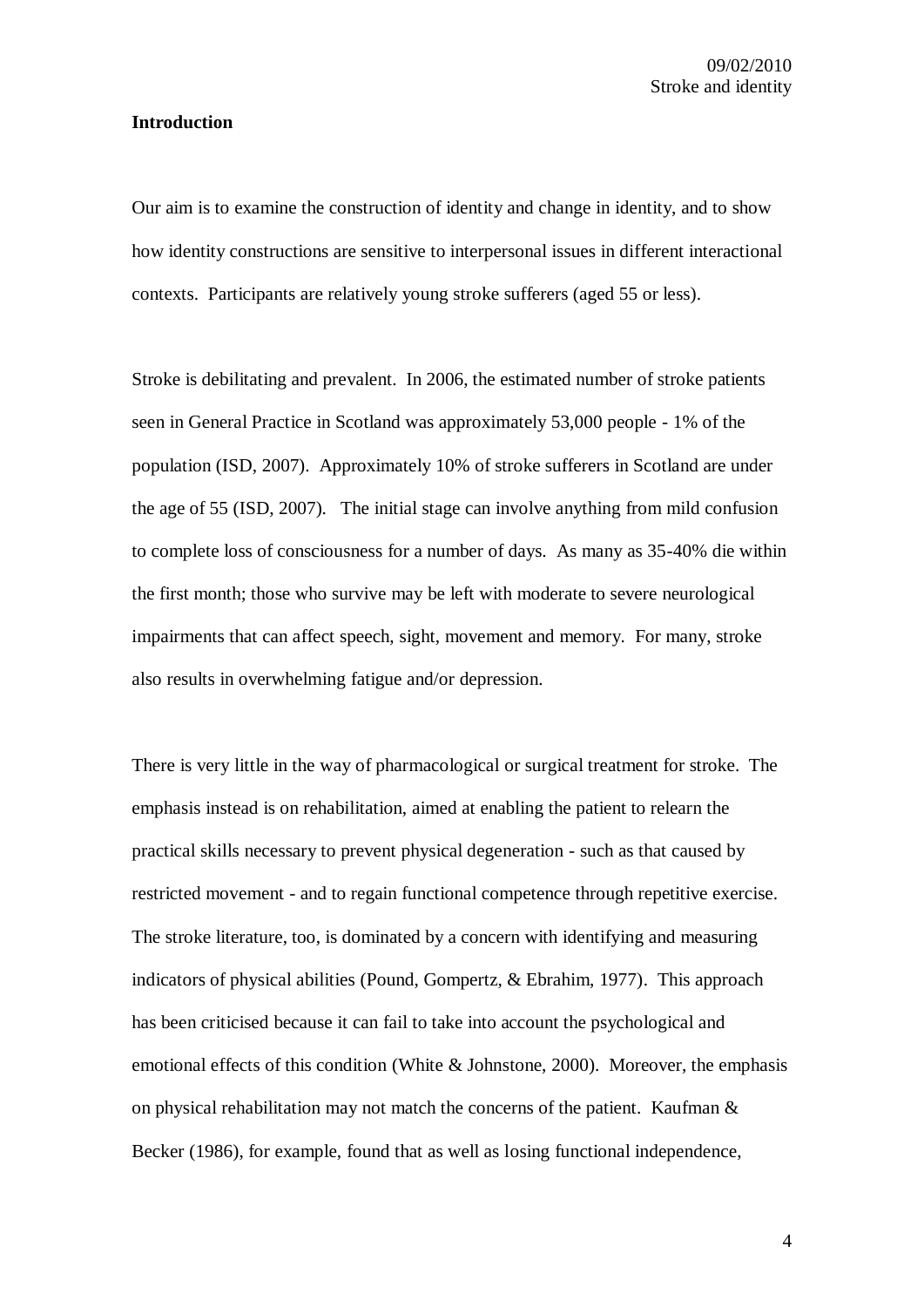stroke sufferers missed their former ease of movement, energy and sense of wholeness. They noted that medical practitioners' preoccupation with the observation and measurement of rehabilitative tasks was shared by sufferers only in the first few months post-stroke. Thereafter, stroke sufferers co-operated, but were not 'engaged', their main interest having moved to recovery, "a non-specific, diffuse goal which implies notions of normality, continuity and identity" (Kaufman & Becker, 1986: 83). Kaufman reports that sufferers "believe that they are physically, emotionally, or cognitively different from their former selves, in spite of "perfect" performance in therapy" (Kaufman, 1988: 86). Similarly, in a phenomenological study, Burton (2000) writes that participants focused on engagement in the social world rather than physical performance. Ellis-Hill (1998) found that two years after their stroke, participants saw themselves as less active, satisfied, independent or interested than they had been prestroke. These perceptions did not appear to be related solely to the severity of the physical symptoms. Thus, the observable level of physical impairment is not a reliable indicator of the stroke sufferer's experience of illness.

Other research suggests that sufferers experience a major disruption in their lives. Thus Ellis-Hill and her colleagues found in their study that "[a]ll of the respondents described their lives as having undergone a change that could be likened to entering a new foreign world" (Ellis-Hill, Payne, & Ward, 2000:727). Similar findings are reported by Becker (1993) in a study in which 100 people were interviewed up to one year post-stroke. Glass and Maddox (1992) describe the post-stroke experience as a psychosocial transition in which the effect of sudden change is to cast doubt on the sufferer's previous assumptions about the world and how he or she is to live in it. Stroke can also bring about feelings of uncertainty as to the future (Bendz, 2000).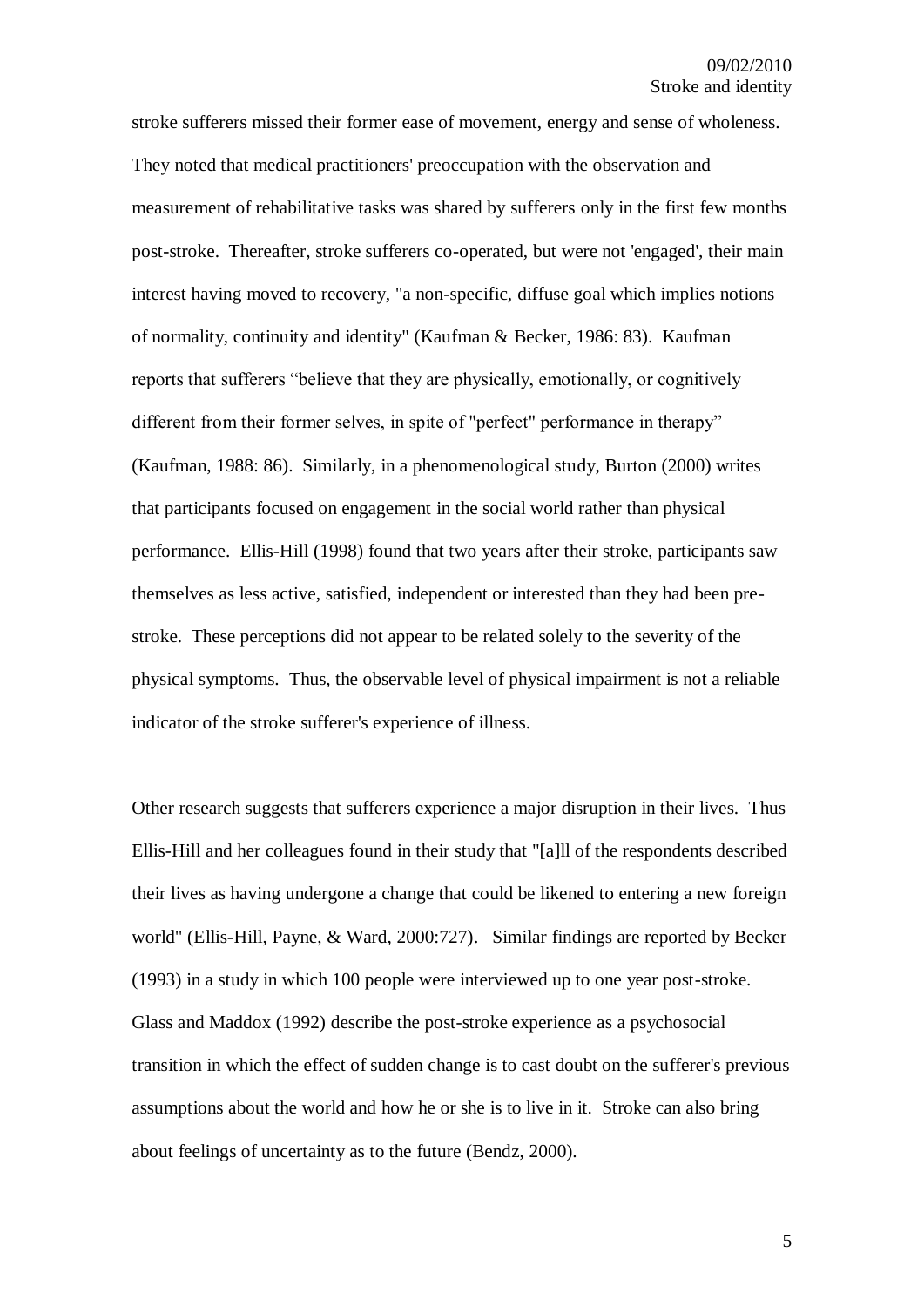A central theme here appears to be a change in identity, and consequently a need to rethink the self in interactions with others. Thus, Kirkevold (2002) argues that sufferers may be more concerned about their changed roles and relationships than recovery of physical function (Banks & Pearson, 2004).In addition, the fact that the responsibility for rehabilitation is on the patient rather than the clinician can be particularly problematic for sufferers, who can be held accountable by carers for their recovery. This can affect the sufferer's identity (Kaufman, 1988; Pound, Gompertz, & Ebrahim, 1998). Stroke sufferers who experience aphasia may find that this affects their interactions with others, and that successful adaptation may involve a renegotiation of identity (Shadden 2005; Shadden & Agan, 2004). Higher quality of life post-stroke has been reported for people who prioritised activities they felt to be particularly salient to their identity (Clarke & Black, 2005). Parry (2004) shows that identity is an issue even when the focus is on physical rehabilitation. She showed, for example, that physiotherapists were sensitive to the negative identity-related consequences of physical incompetence and tried to avoid this in their interactions.

However, there are few, if any, studies of how young stroke sufferers negotiate their own identities, how they account for change in self, and how they attend to related interpersonal issues in accounting for self. In this study we therefore examine sufferers' accounts given in two different interactional contexts: one-to-one email correspondence with the first author, and focus groups in which other early-onset stroke sufferers were present, as well as carers. We adopt an approach - discourse analysis – that is wellsuited to examining constructions of identity, how particular constructions are achieved through the language used (including linguistic devices), and how identity constructions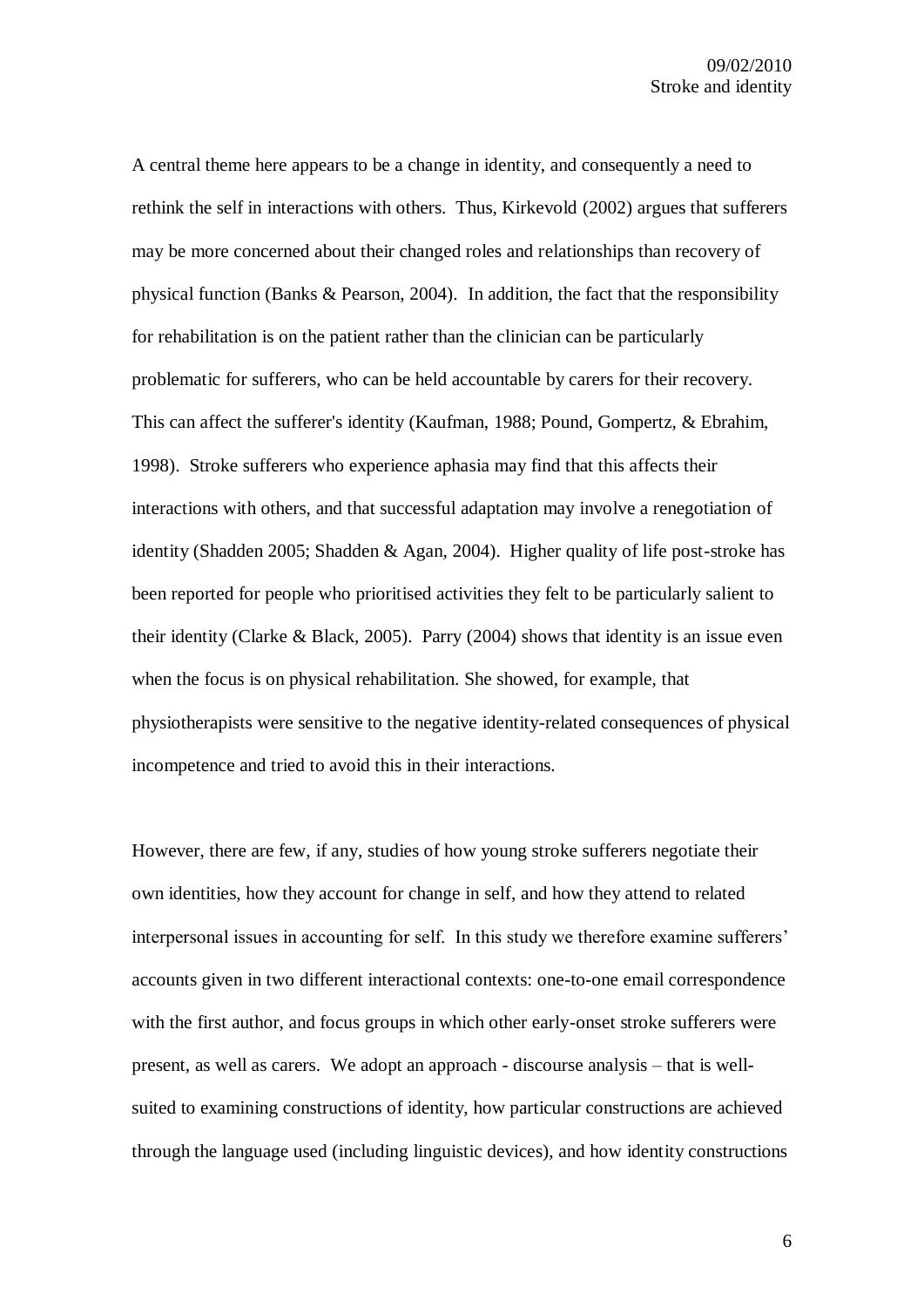have an action-orientation, that is, they have particular effects which it is the analysts' job to identify (e.g. to do with accountability, blame). Discourse analysis involves a detailed analysis of the interaction within and through which identity work is done, as well as identifying why a particular identity or meaning is invoked on this occasion. However, Hutchby and Wooffitt (1998) note that speakers' utterances may be designed to respond not simply to the interviewer, but to the wider community. Thus, explanations or excuses are provided in a social context in which the function of utterances is understood because there is a level of shared social understanding. When they speak, participants draw on culturally available resources, and we can assume that these resources are not employed exclusively in the context of interviews but have a currency beyond that setting. We can also assume that the discursive resources found in these data are not specific to this community of speakers. Discourse analysis, then, affords a deeper understanding of socially available descriptions of stroke and identity.

Previously, discursive analysis has been used successfully to elucidate the interactional consequences of stroke by examining conversational exchanges between health professionals and stroke sufferers (Martinovski, Traum, & Marsella, 2007). Using a related technique - conversation analysis - Horton (2007) examined the way in which therapists control topic generation in conversations with aphasic patients and how this is used to establish a particular therapeutic identity for themselves and a "patient" identity for their clients. Other researchers (Grainger, Masterton, & Jennings, 2005) have relied upon conversation analysis to tease apart the interactional subtleties of conversational episodes between therapist and client in which the therapist talks about the difficulties and problems which the client will face as a result of experiencing a stroke.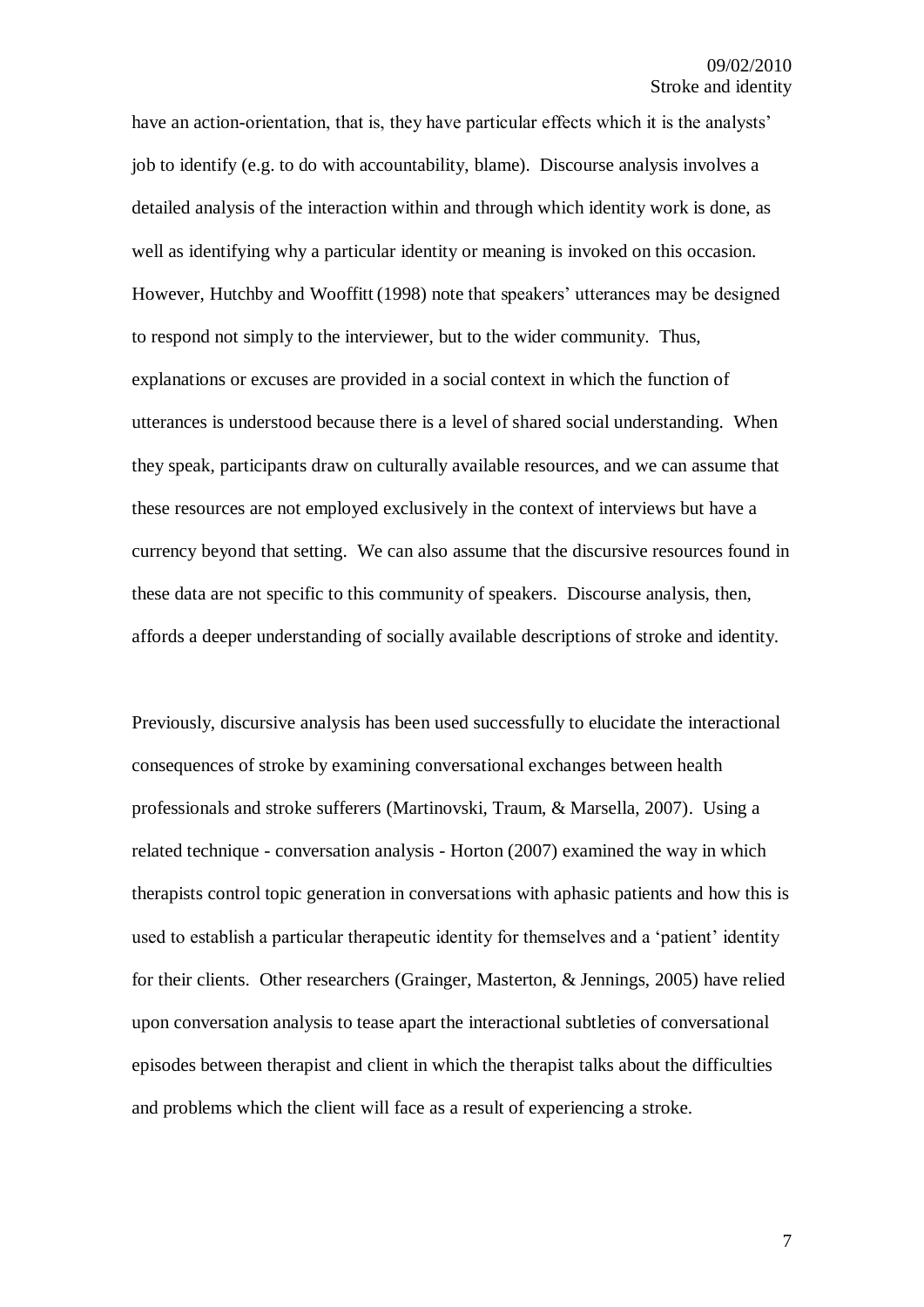However, few studies have used discursive analysis to explore questions of illness and identity. Where studies of this sort have been carried out (Bowker & Tuffin, 2004; Giles, 2006; Guise, Widdicombe & McKinlay, ), this has been in relation to conditions other than stroke. This is despite the fact that questions of identity in general have been a topic of long-standing interest in the area of discursive research (Benwell & Stokoe, 2006). The present paper addresses this current lack by focusing directly on issues of identity as they arise in the talk of stroke sufferers.

#### **Methods**

#### Data collection

Participants were recruited via support groups for people who had suffered stroke at a young age (defined as aged 55 or less). There can be practical problems in arranging face-to-face interactions with people who suffer chronic illness. They may, for example, have problems of mobility, or difficulties in producing speech. People were also recruited via a web-based support group. This ran as a message board, and provided the means to initiate one-to-one email contact with sufferers willing to participate. All respondents were given assurances of confidentiality and contact details in case they wished to withdraw at a later stage (none did). All personal and place names were changed. Where hospitals were named, this was replaced by a numerical code. Some stroke sufferers were accompanied by a carer, and these people also joined the focus group discussion. This paper examines participants" responses to the question "in what ways has your illness affected you as a person?" in order to explore issues of identity.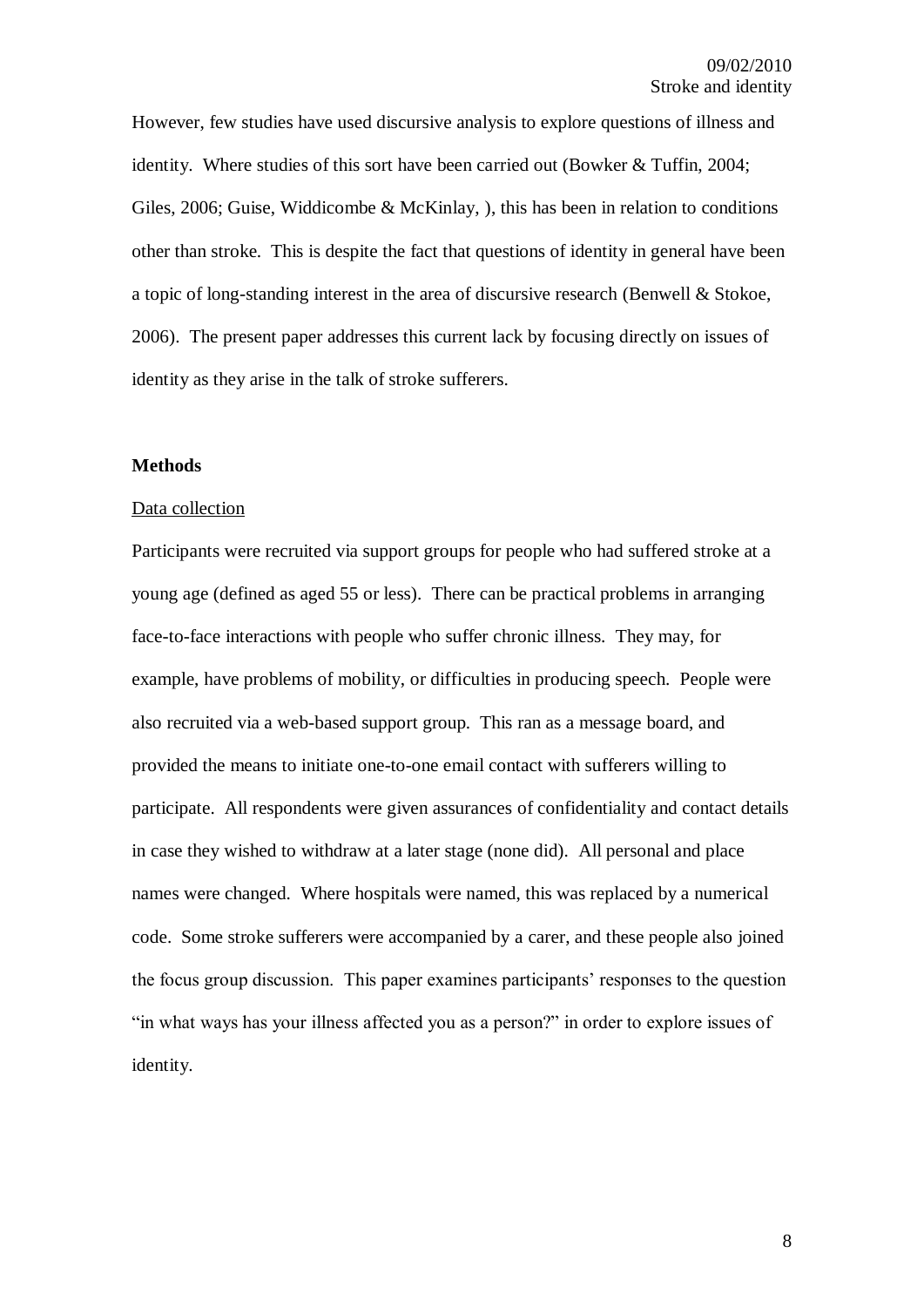Focus group data were recorded and transcribed using conventional notation (ten Have, 1999). Email communication was copied to separate file, to ensure anonymity. Spelling and layout, however, were left unchanged.

#### **Participants**

The total number of stroke participants was 22 (12 in focus groups; 10 one-to-one emails), and in the focus groups there were 5 carers.

#### Analytic procedure

The analysis synthesised guidelines provided by Potter & Wetherell (1987) and Schegloff (1996). First, transcripts were read through and inspected closely to identify recurrent patterns or features in the data. Next, the analysis of these broadly-defined constructions was informed by what Edwards(1997) refers to as the "could-have-beenotherwise" quality of talk; every detail of what is said is treated as potentially significant because it was said in that way and at that particular time. When it appeared that an utterance had a particular function – such as constructing identity in a certain manner – there followed an exploration of *why* the transcript was being read in such a way, and how this could be supported by what was in the text. Analytic points are illustrated by direct quotations.

#### **Results and analysis**

In this section, we examine the ways in which participants oriented to identity issues in their responses to the question "in what ways has your illness affected you as a person?" Preliminary analyses showed that some respondents constructed themselves as having changed their outlook as a result of their stroke. In several email accounts, these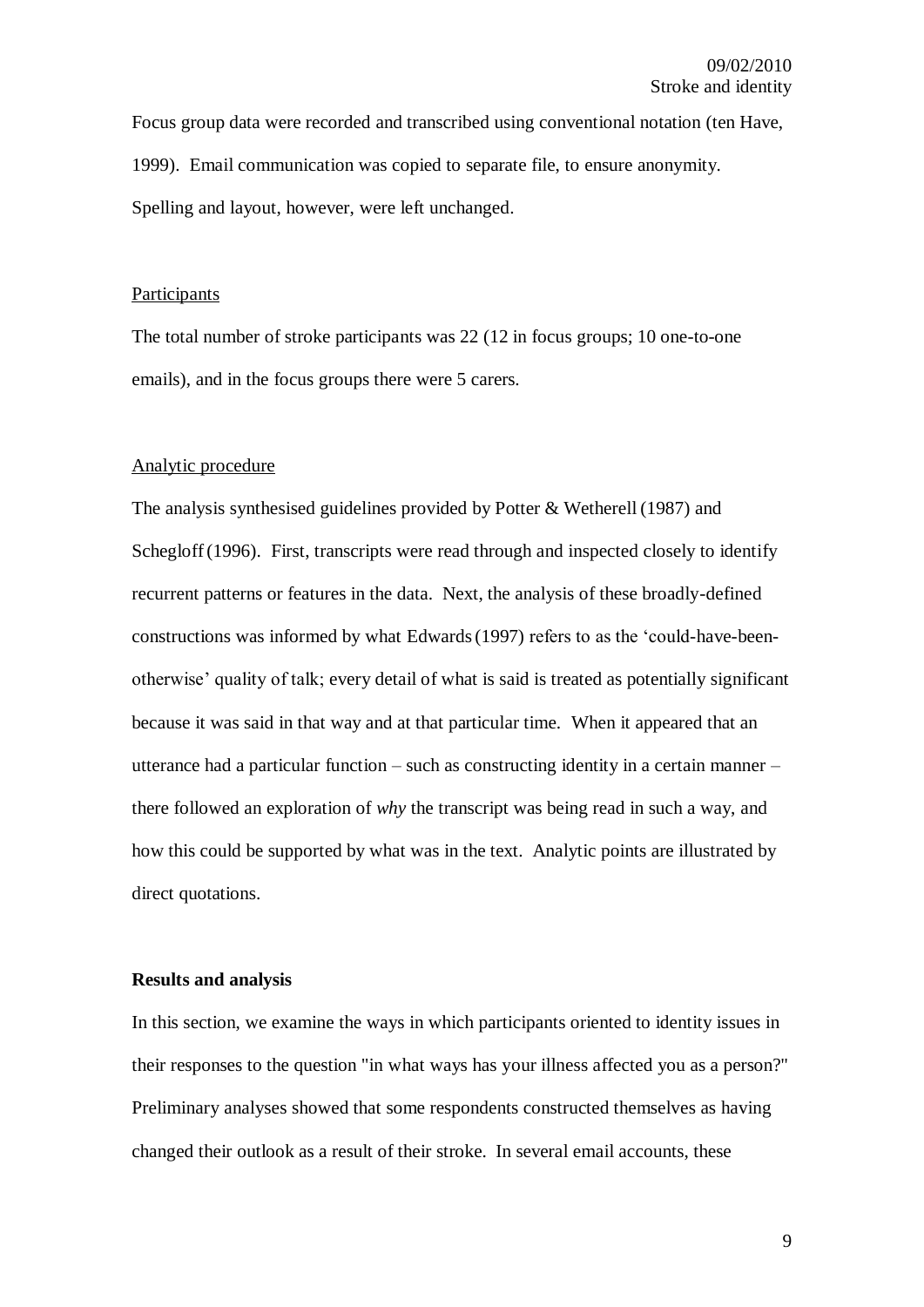changes were described as positive. These are examined in more detail in Section 1 where we also address the issue of what is achieved through these communications. In section 2, we examine extracts from the focus group discussions which display a rather different pattern.

## **Section 1: Email Communication**

In the following extract, Ana describes the effect of having had a stroke as profound and she warrants this claim by producing examples of what has changed.

Extract 1 DSIPCp12 Ana

1 Having had a stroke has affected me profoundly:

- 2
- 3 My value systems have altered i.e. there are different
- 4 priorities I consider important. I place less importance on
- 5 ideas of 'morality', 'goodness', etc and more on the basic
- 6 principle that people are more important than ideas.

In particular, Ana claims that her "value systems have altered" (line 3), and that she now considers "different priorities" important. Her use of the terms "value systems", "priorities" and "basic principle" indicate the non-superficial nature of the change that stroke has brought about in her. She also contrasts her current and former values. Specifically, she contrasts "ideas", to which she now attaches less importance, with "people" to whom she now attaches more importance. One interesting feature of this characterisation is that she works up a listing of examples of these ideas on which she places less importance: " 'morality' ", " 'goodness', etc". These are aspects of human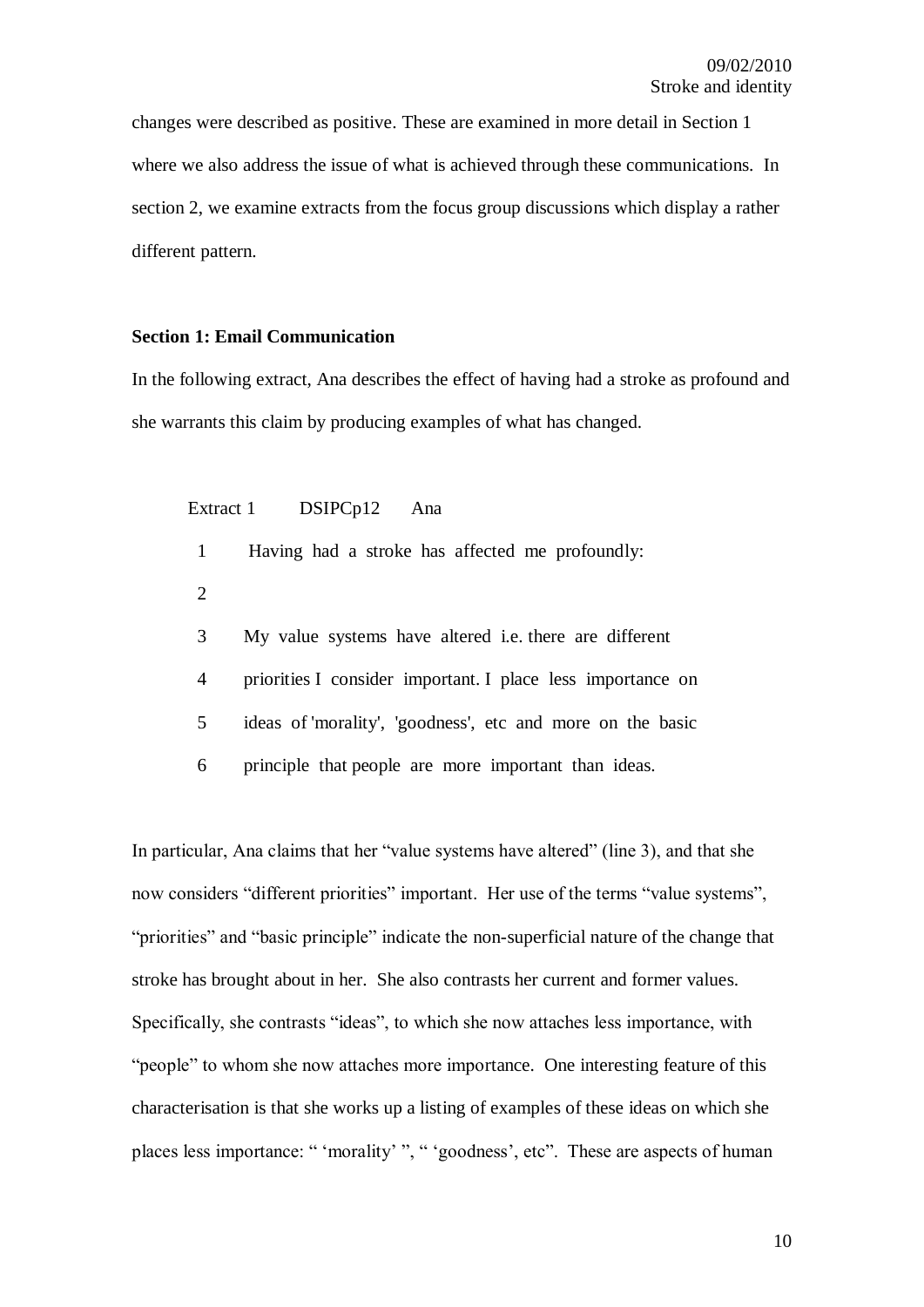experience that are normatively regarded as positive. But this listing is developed in a particular way. It is identified as a set of "ideas", and the two specific examples that are offered are typographically represented through the use of inverted commas. This conveys to the reader that "morality" and "goodness" are functioning as labels for these ideas, rather than the qualities themselves. The implication here is not that Anna places less importance on whether people are moral or good but rather that she places less importance on abstract ideas of morality and goodness. She contrasts "ideas" with "the basic principle" that "people are more important than ideas", which constructs her as someone who cares more about others than about abstract notions. Moreover, the level of the importance which people hold for Ana is emphasised by the positive nature of the abstract ideas she chooses to list.

Slightly later in her email, Ana indicates other ways in which she has changed.

| Extract 2 | DSIPCp13<br>Ana                                           |
|-----------|-----------------------------------------------------------|
| 19        | I am probably less tolerant of some behaviours e.g.       |
| 20        | rudeness and other sorts of bad manners, dishonesty, etc, |
| 21        | and more tolerant of others e.g. eccentricity.            |
| 22        |                                                           |
| 23        | My moods can be changeable and I can be irritable, this   |
| 24        | is noticeable not because it's necessarily abnormal, but  |
| 25        | because I was so calm and placid before.                  |

Here, Ana produces a description of herself that might lead to the inference that stroke has had a negative effect on her. She describes herself as "less tolerant". However, this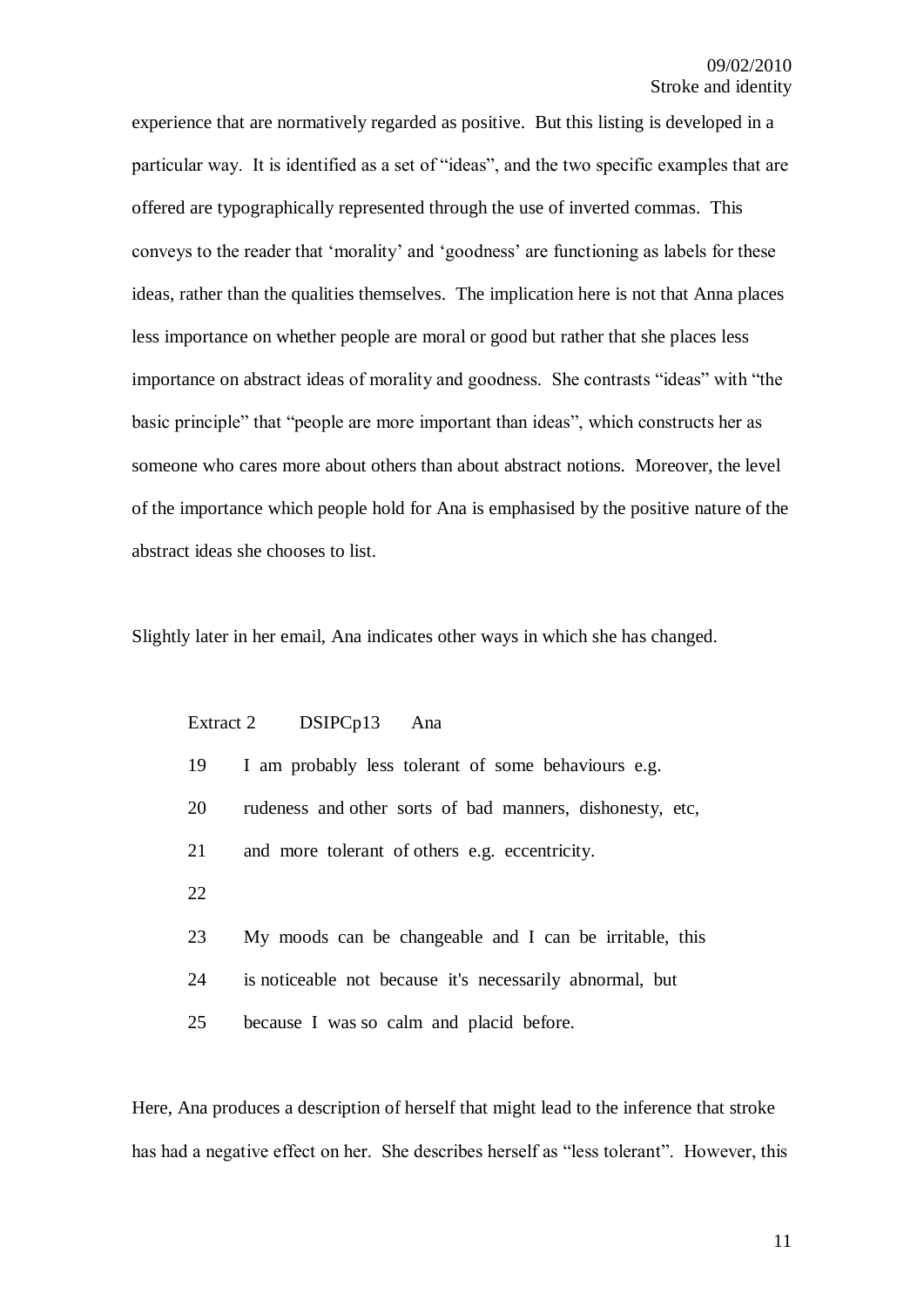self-ascription is mitigated in several ways. First, her expression of lack of tolerance is preceded by "probably less" which suggests room for doubt. Second, her lack of tolerance is described in relation to specific behaviours rather than being, say, a general trait or one directed towards particular people. This specificity is reinforced by her claim that there are other behaviours of which she is more tolerant, such as eccentricity. Third, examples of behaviour of which she is less tolerant include "rudeness and other sorts of bad manners, dishonesty" (line 20). A common-sense inference is that being less tolerant of such behaviours is not necessarily a negative aspect of the self; a reasonable person might be expected not to tolerate bad behaviours.

In lines 23 to 25, Ana offers a third example of change: "my moods can be changeable and I can be irritable." But, as in her second example of change, this is moderated. By claiming that she "can" be irritable, Ana emphases the transitory nature of her emotional states. At line 24, she makes relevant the question of whether her irritability is normal or not by suggesting, albeit in a qualified sense, that it is noticeable but not abnormal, and she accounts for this by providing a description of herself before her stroke as "so calm and placid." This establishes a version of herself with which her (sometimes) irritable self is contrasted, and accounts for the significance of being more irritable.

In extracts 1 and 2, then, Ana produces three examples of ways she has changed. These include her value systems, tolerance of behaviours, and moods. It is noticeable that none of these refer to physical functioning, and that they are all presented in modified ways that imply that change is positive, balanced or moderate. Further moderating devices are used to achieve a similar effect in extract 3 below.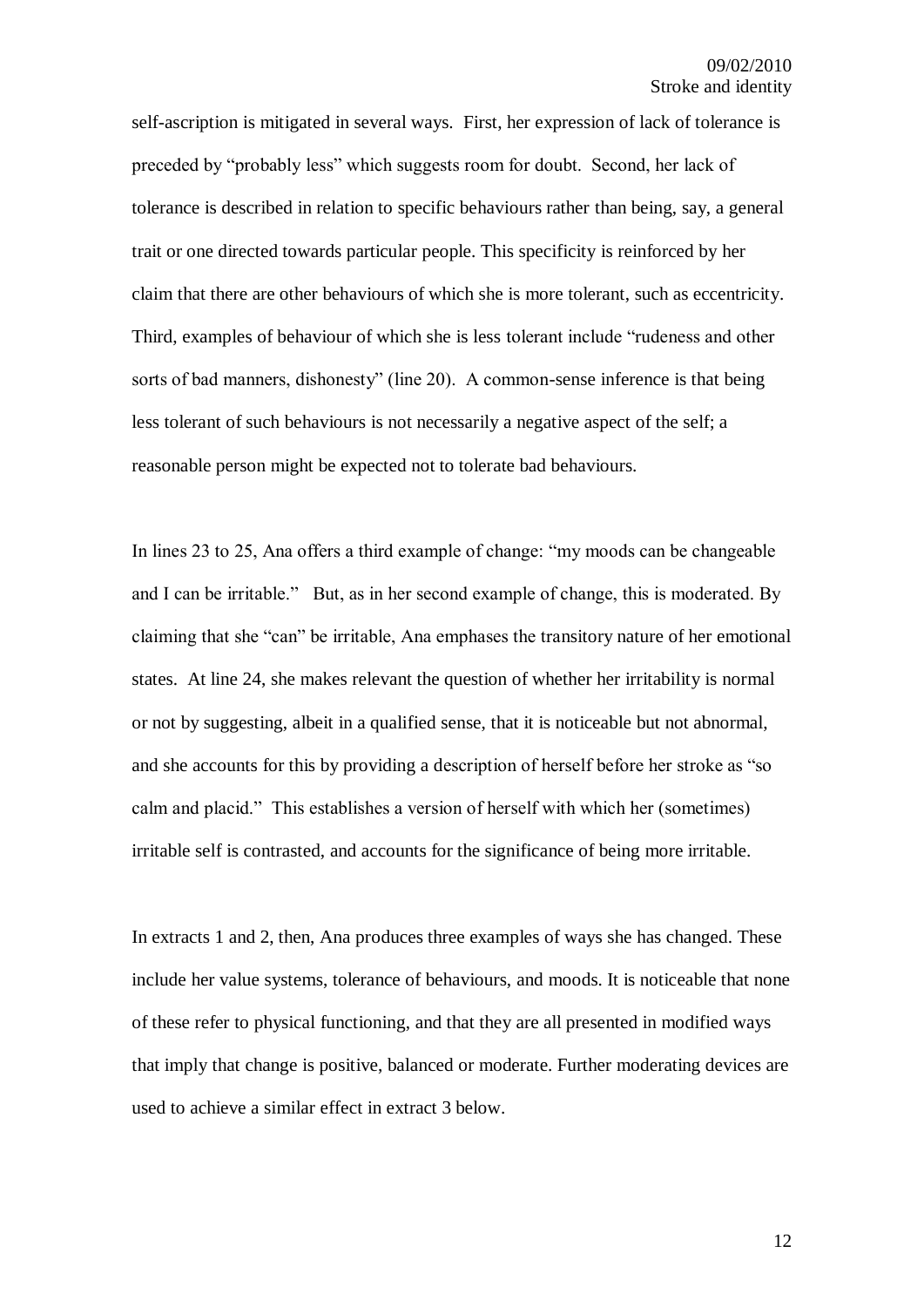#### Extract 3 DSIPCp12 Frederick

| $\overline{4}$ | It has taken a big part away from me in terms of self realisation  |
|----------------|--------------------------------------------------------------------|
| 5              | (i.e. I won't be able to do what I wanted to achieve before and    |
| 6              | I'm not even able to see myself the way I was before). This is     |
| 7              | not self generated, but a reflection of how society looks at       |
| 8              | disabled people. I don't fit the profile of any other group in the |
| 9              | hierarchy in our macho society. Personally I find that I have      |
| 10             | more time to reflect on life and spiritual values have overtaken   |
| 11             | material ones.                                                     |

In contrast to Ana"s account above, Frederick characterises the effect of stroke in terms of loss: "it has taken a big part away from me in terms of self realisation" (line 4). He also specifies two ways in which self realisation has been prevented. At line 5, he describes not being able to achieve what he wanted "before" (presumably prior to having a stroke). He also writes "I'm not even able to see myself the way I was before" (line 6). These descriptions are precisely the kinds of account that would be expected from the literature, which claims that chronic illness produces a loss of self. However, what is interesting here is the nature of the explanation he goes on to provide for this state of affairs. At lines 6 to 8, he claims that this is not "self generated" but "a reflection of how society looks at disabled people." In other words, he claims that self realisation is thwarted not because of some deficiency or fault of his own, but because of others" perceptions of disabled people in general, and society"s pre-occupation with machismo. Moreover, he implies that he is ascribed membership (by others) of the category "disabled" because he does not fit any other profile. It is by default, then, rather than due to Frederick"s physical functioning or abilities. This depiction of society helps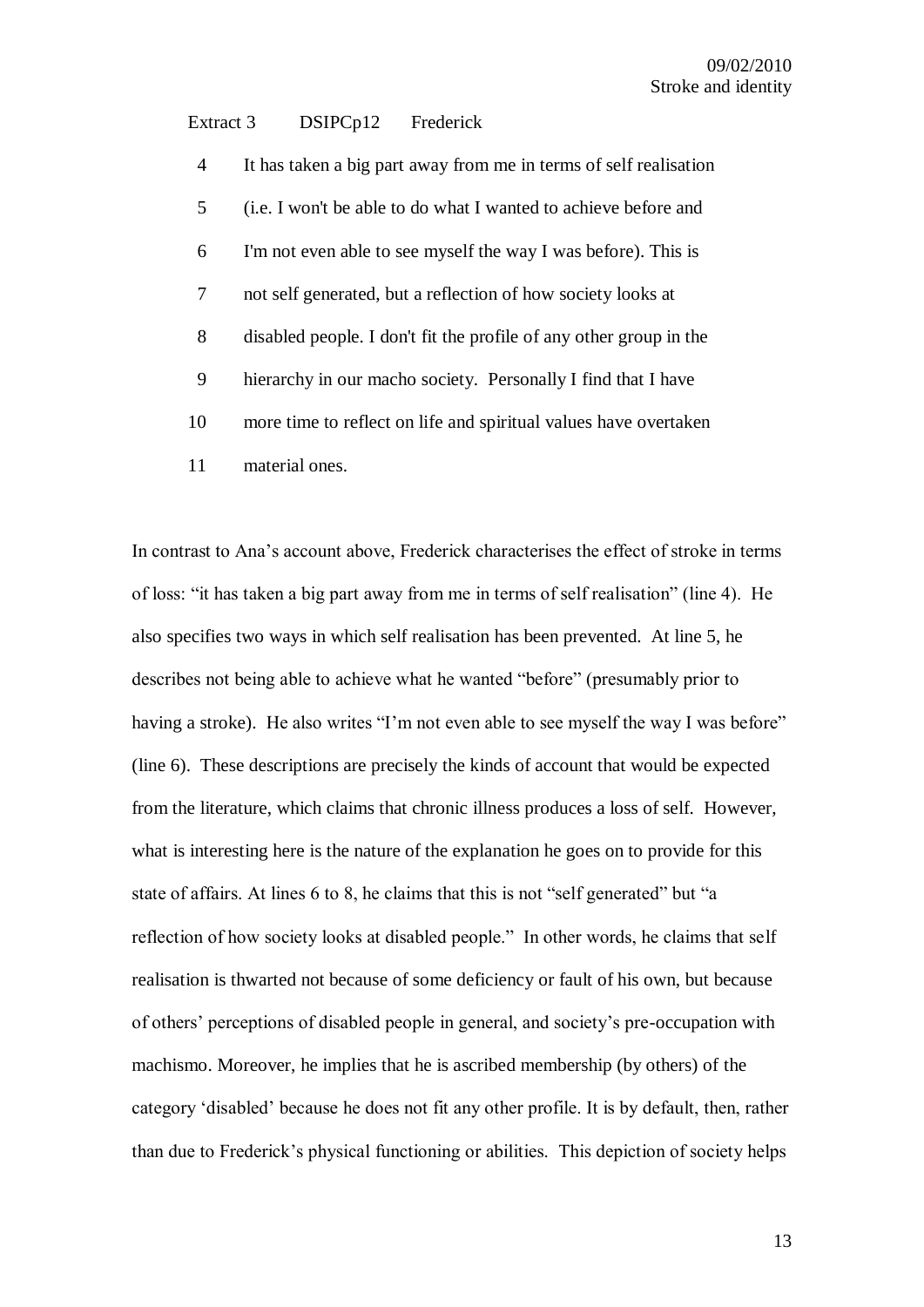to establish that the problematic nature of this stroke experience is grounded in external factors, rather than in personal responsibility.

Frederick then produces an account of his personal views of how stroke has affected him. Specifically, he describes two changes: having more time to reflect on life, and "spiritual values" having become more important, in that they have "overtaken" material values. This description is worked up as a factual account by describing it as a "find" that he has made. It is also noteworthy that, at line 9, Frederick stresses the relevance of this outcome to himself by emphasising that it is something he has "personally" found, thereby implicitly contrasting it with the perceptions of himself which are not "self generated" but which are merely reflections of how society sees disabled people.

In the final extract we examine, Barry claims explicitly that stroke has changed him "for the better" and he produces a list of ways in which he has changed.

| Extract 4    | DSIPCp12<br>Barry                                                    |
|--------------|----------------------------------------------------------------------|
| $\mathbf{1}$ | I think my haemorrhage has changed me for the better.                |
| 2            |                                                                      |
| 3            | After the actuall seriousness of my illness had sunk in, I           |
| 4            | decided not to take things for granted again. My friends, family     |
| 5            | all rallied round to help me recover, so I am forever in their       |
| 6            | debt.                                                                |
| 7            |                                                                      |
| 8            | I learned that you can't let little things in life get you down, and |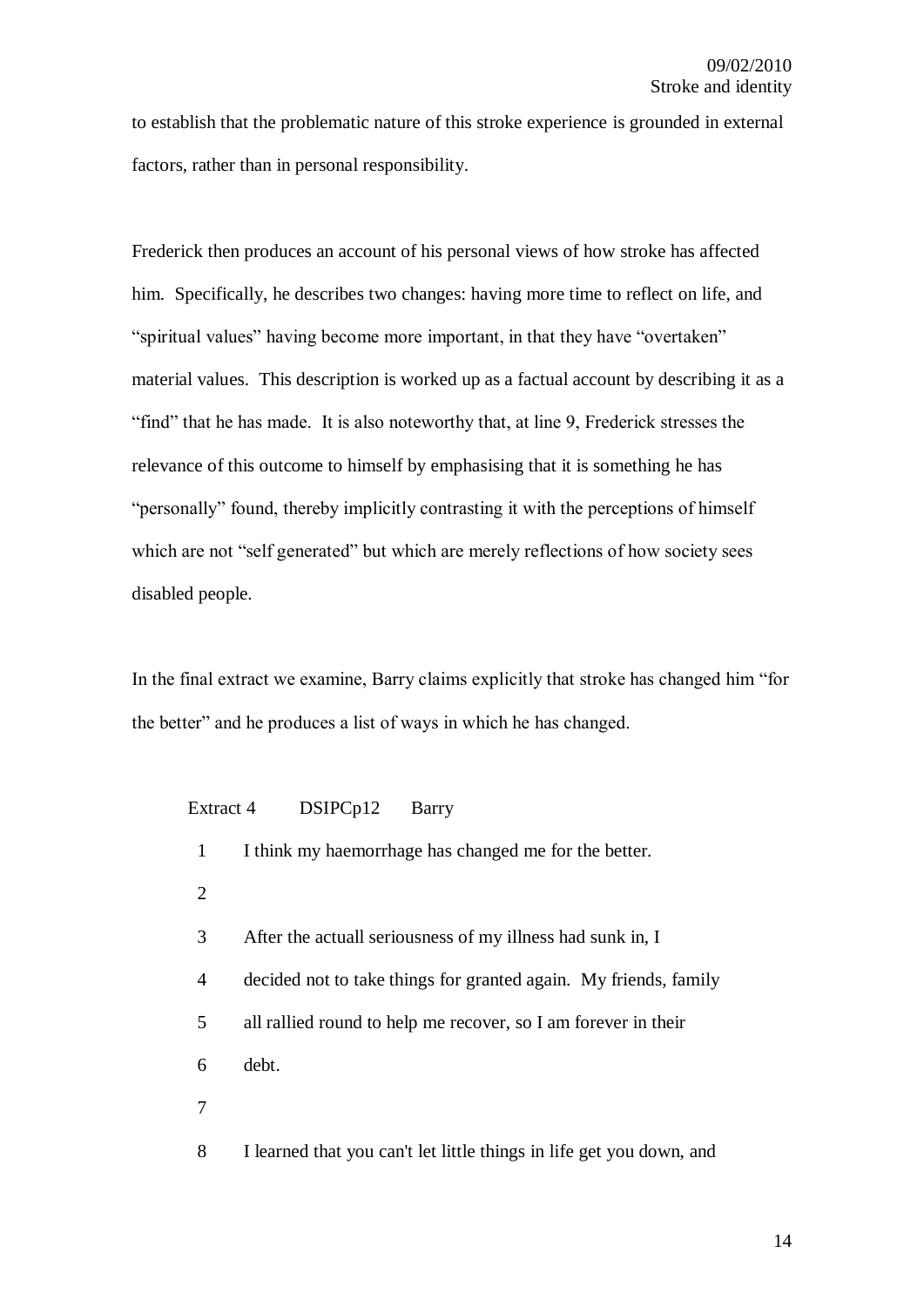| 9  | that every day is a new experience. My mother gets upset if the   |
|----|-------------------------------------------------------------------|
| 10 | car breaks down for example, and she has to walk to work.         |
| 11 | Whereas I would look at it as "thank goodness the car broke"      |
| 12 | down at home, and not out in a lonely place late at night". I     |
| 13 | know thats a wierd example, but I look at the best in each        |
| 14 | situation. I take each day at a time, I don't get stressed out as |
| 15 | much. I always try and smile, no matter how hopeless the          |
| 16 | situation. I think "if I didn't laugh about it and smile and be   |
| 17 | kind to others - I'd go mad!" Its certainly better than feeling   |
| 18 | sorry for myself and shut myself away, a sad fact that a lot of   |
| 19 | stroke sufferers do.                                              |

First, at lines 3 and 4, Barry describes himself as not taking "things for granted again." He warrants this by claiming "my friends, family all rallied round to help me recover" and his consequent reaction "so I am forever in their debt". The implication is that in the past he might have taken others" support for granted, whereas he will never do so again. Insofar as taking others for granted is not generally regarded as a positive way of relating to others, it can be inferred that Barry"s new attitude is a change for the better. Barry's more positive relations with others are further emphasised towards the end of his account where he describes himself as being "kind to others" (line 17).

Second, Barry claims "I learned that you can't let little things in life get you down" (line 8), and in lines 13-14 he further stresses his optimistic attitude towards potentially stressful situations ("I look at the best in each situation"). This contrast is developed by means of a hypothetical case that Barry explicitly identifies as an example. At lines 9 to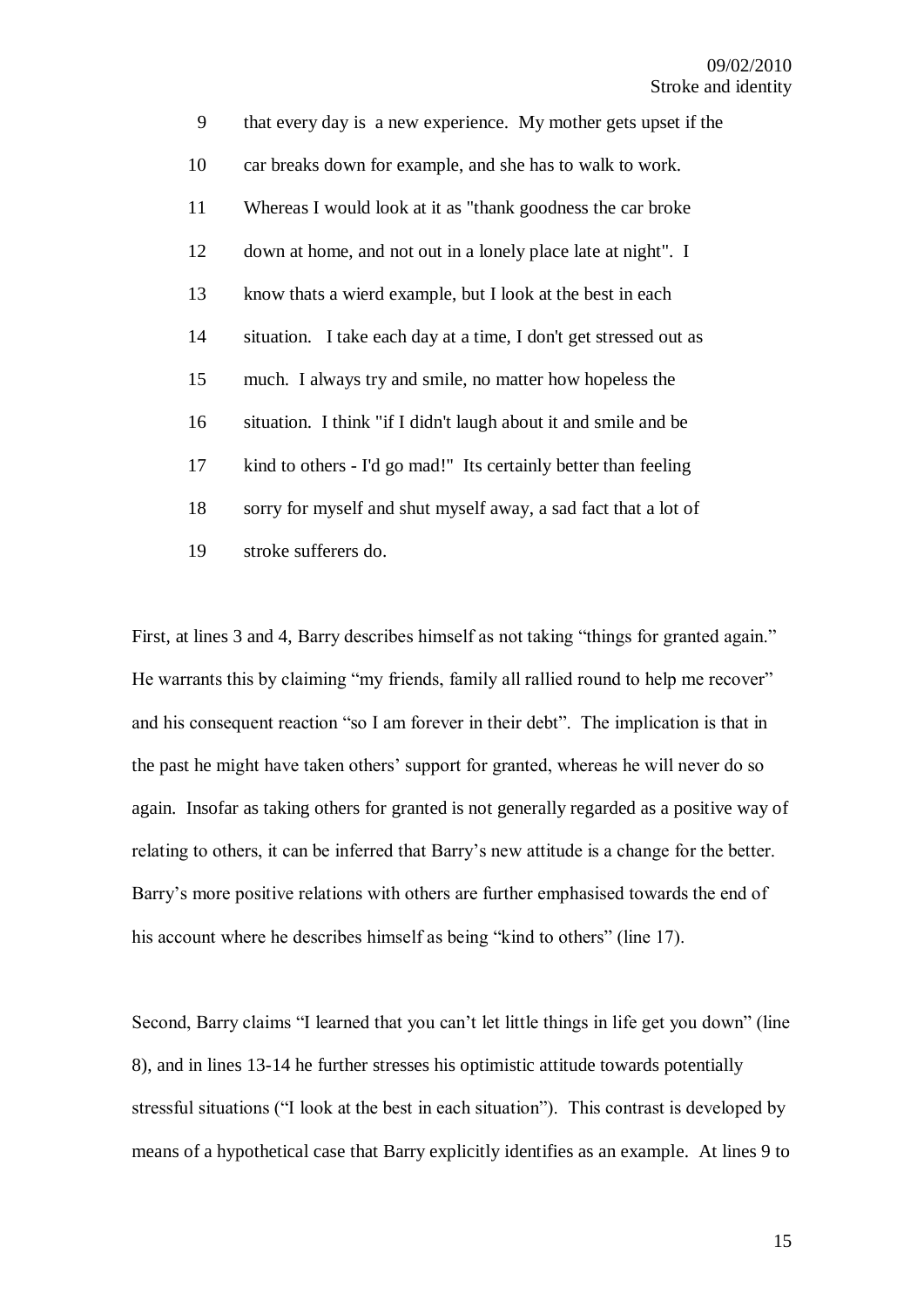13, Barry provides an account of the difference between the way his mother would respond (by getting upset at the inconvenience) and the way he would respond to a problematic event (a car breaking down). In this account, Barry characterises himself as someone who would identify the positive features of the situation through contrast with what could have been otherwise (e.g. the car breaking down at home rather than in a lonely place, before work rather than late at night). The vividness of this example is emphasised by Barry"s use of a reported speech marks, which implies that he is reporting actual thoughts. Thus, he presents his hypothetical response to the problematic event as though it had occurred. At lines 12 and 13, Barry orients to his own example of the car breaking down as though it is in some way problematic – "I know that's a weird example." Barry can thus be heard as acknowledging that this may be open to challenge. Immediately afterwards, though, he introduces a gloss in highly positive terms, "I look at the best in each situation" (lines 13 and 14) by means of the disjunction "but". In doing so, Barry orients to his own example as potentially problematic, and at the same time establishes that it is merely an example of his own positive outlook.

Third, at lines 14 to 17, Barry provides a list of other ways in which he looks "at the best" : taking each day as it comes, not getting so stressed, trying to smile whatever the circumstances, and not feeling sorry for himself.

In this account, the positively evaluated nature of Barry's current state is portrayed as an outcome of Barry"s own efforts. This is accomplished by a switch from the passive voice ("has changed me", "had sunk in" in lines 1 and 3) to a series of first person singular active voicings. For example, at lines 3 and 4, not taking things for granted any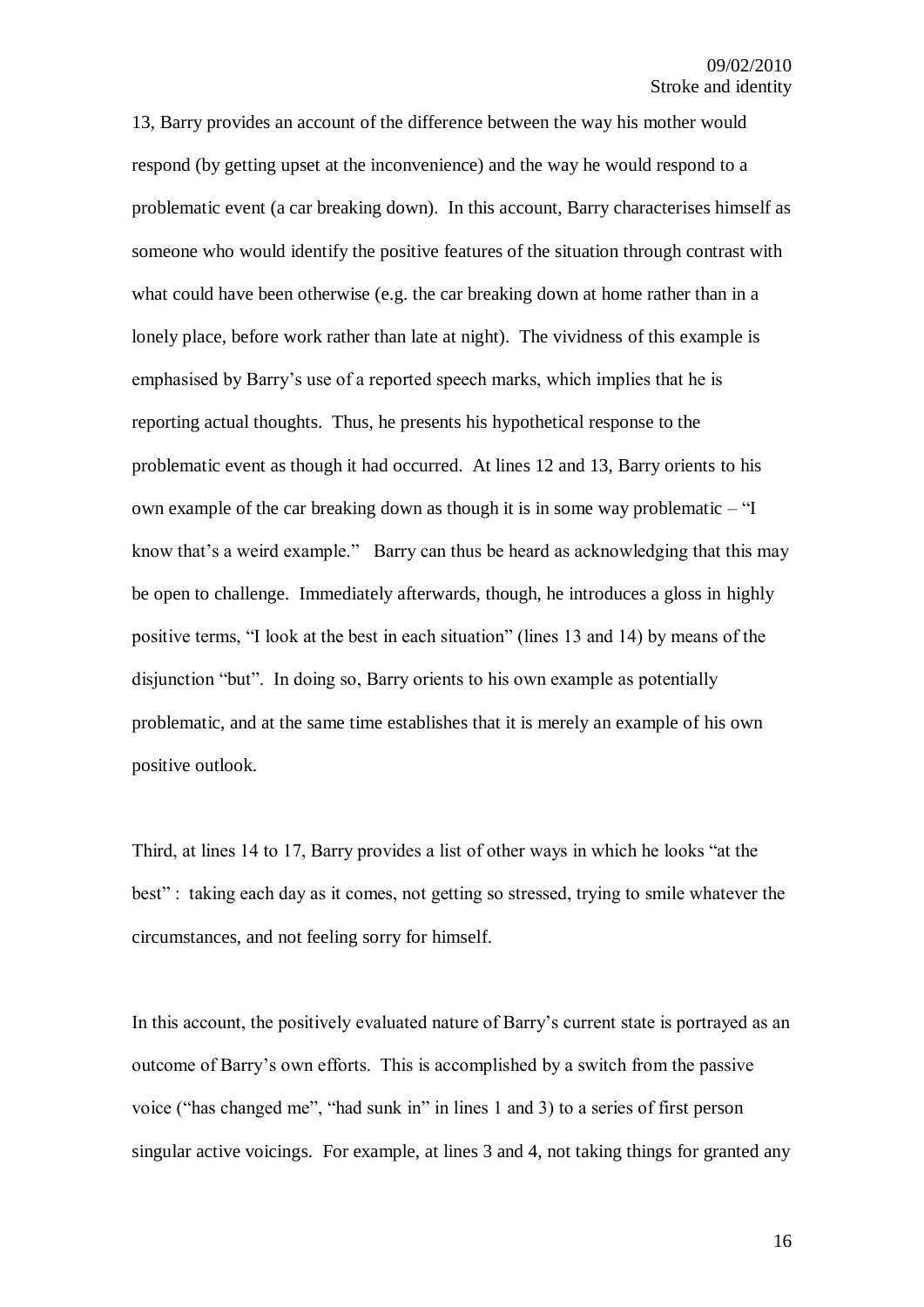more is described as an outcome of his own decision ("I decided …"), while at line 8 his positive attitude towards potentially stressful situations is described as something he has learned. At lines 11 and 13 ("I would look at"; "I look at"), he uses the active voice to suggest that he would view a problematic event more positively than his mother. This same device appears at a number of other points in lines 14 to 17. Especially noteworthy is his description of his own cognitive state of thinking at lines 16 and 17 ("I think "If I didn"t laugh about it and smile and be kind to others – I"d go mad!" "). This reported speech formulation is designed to function as a report on an interior monologue, thereby emphasising that his positive outlook is a consequence of conscious and deliberate thought processes.

In a number of ways, Barry implies that his current situation is one that some people would find hard to deal with. For example, he describes himself as "trying to smile" which makes available the inference that his situation is one in which smiling may be difficult. This is given further emphasis by his acknowledgment that at least some situations he finds himself in might be classified as "hopeless". The seriousness of his situation is further identified through his use at lines 16 and 17 of an "if … then" construction (Potter, 1996). If it were not for his laughter, smiles and kindness, the situation would be one that might affect his mental health. Barry"s own case is then contrasted with that of members of the category "stroke sufferers" who are depicted as not coping as well with these difficulties. Instead, this category of people is associated with the "sad fact" of feeling sorry for themselves and shutting themselves away. In this respect, it is interesting to note that Barry avoids attributing to himself the categorisation "stroke sufferer" opting instead for the slightly unusual phrasing of "my haemorrhage" and "my illness"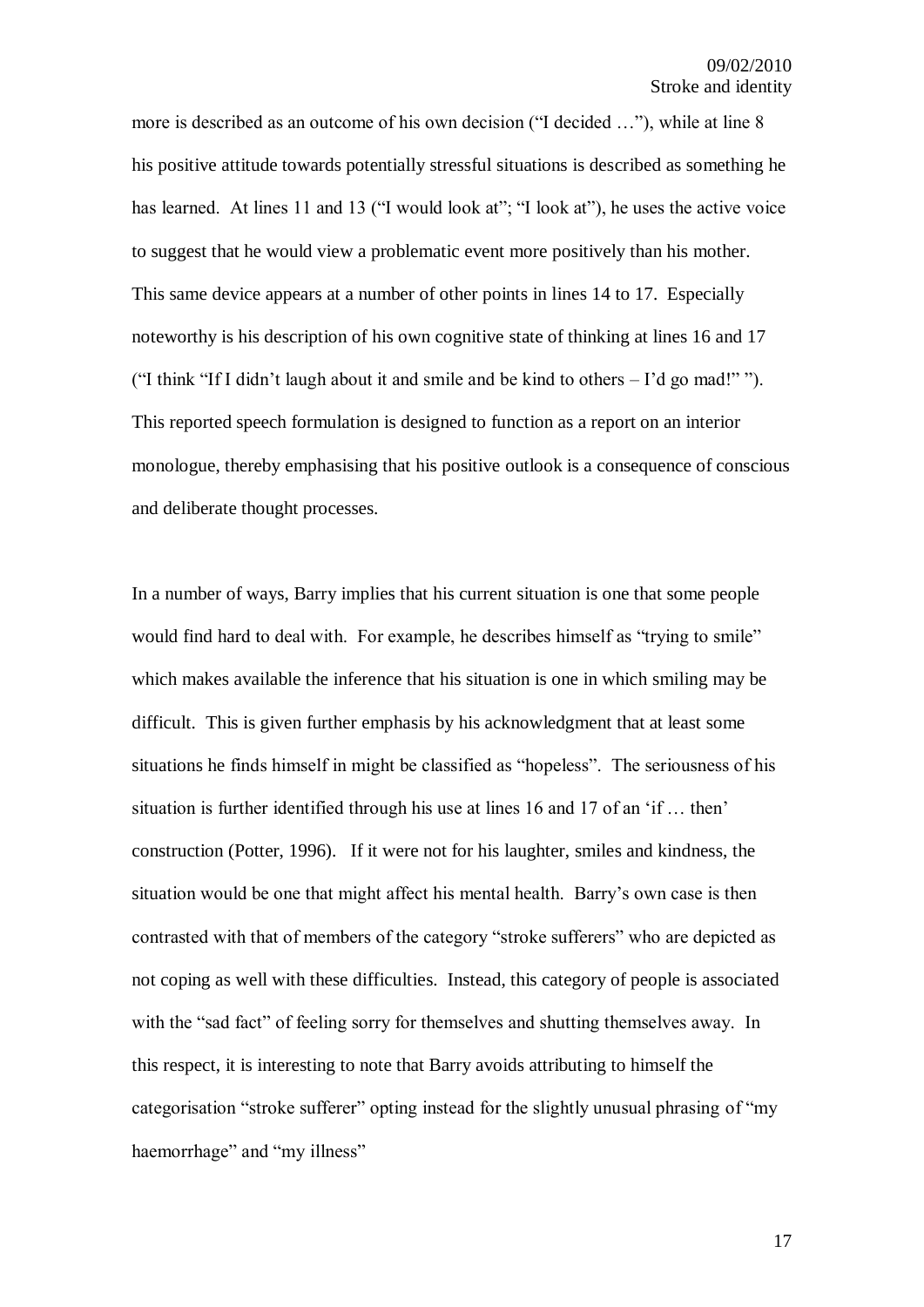## *Summary*

In accounting for change, the account-giver is faced with certain interactionally sensitive issues. On the one hand, participants can be expected to display some sensitivity to the issue of having acquired a 'damaged' identity or sense of self as a result of their illness. In all three cases above, Ana, Frederick and Barry attend to issues of accountability. On the one hand, they display sensitivity about a potentially "damaged" sense of self by highlighting positive features of their experiences. On the other hand, participants are also likely to attend to the interactional context in which these accounts are developed – one in which they are being asked to provide accounts of their own illness. Here, then, respondents present less positive elements of their experience as stroke sufferers but they do so in such as way as to minimise their negativity or to play down any personal responsibility for those negative outcomes. Thus Ana works up her own irritability as noticeable only in contrast to her former self. Frederick describes his inability to achieve his desires as located externally, in societal views, rather than as deriving from himself. In contrast, Barry reports the more positive aspects of his experience largely in terms of his own efforts and responsibility.

#### **Section 2: Focus group interactions**

In this section, we turn to interactions that arose during focus group discussions in which the participants were co-present. In the following extracts, the participants included both stroke sufferers and some of their carers. The names of carers are represented in italic font, and the interviewer"s name is underlined. Two features distinguish these interactions from the email communications analysed above. The first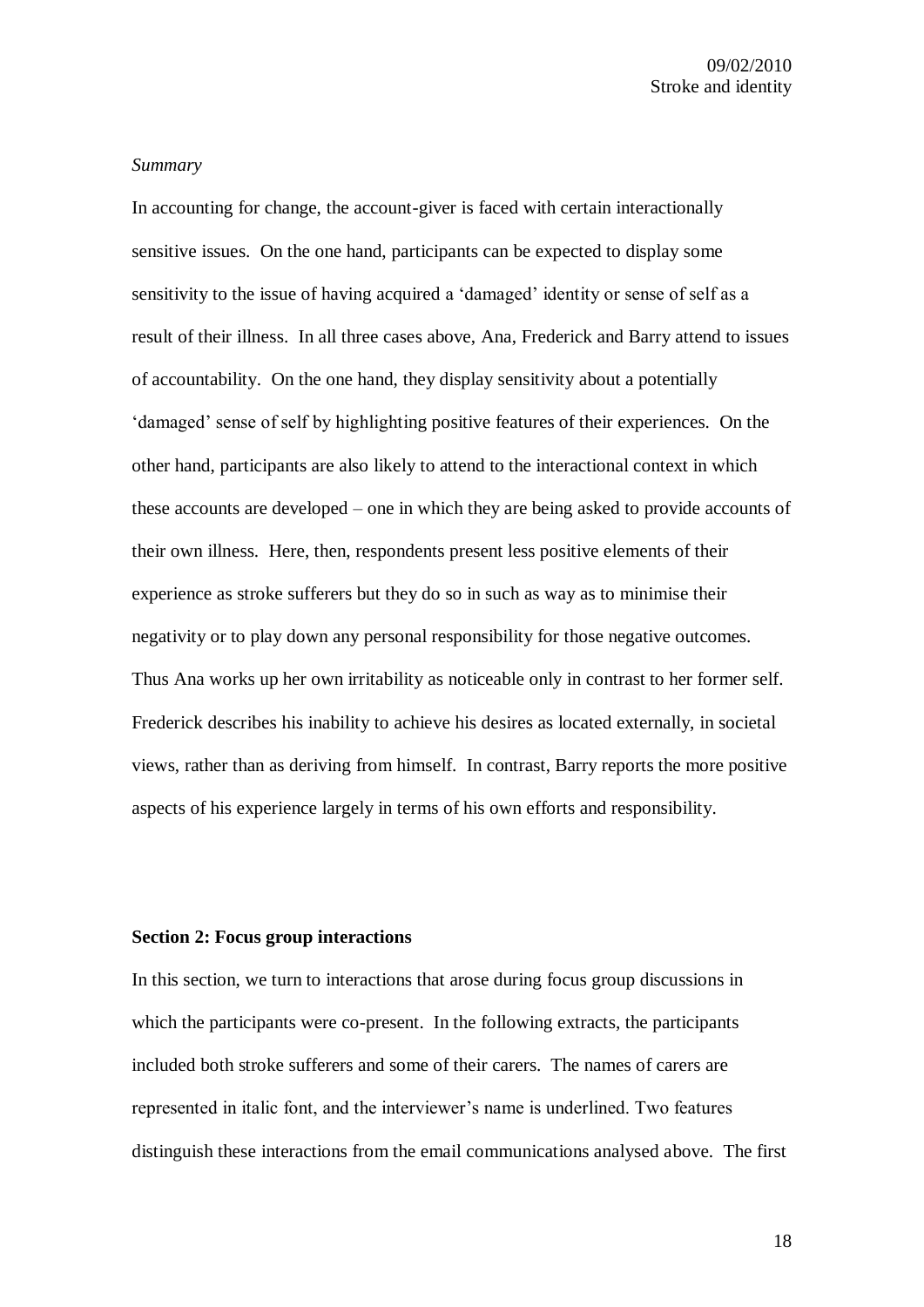is that focus group discussion allows for the sequential unfolding of accounts across conversational turns. So focus group discussion makes sufferers" accounts immediately available for challenge by carers in a conversational next turn. This differs from the email context described in section 1, where claims that are made are practically unavailable for immediate challenge. In the extracts that follow it can be seen that sufferers' claims are open to question within the focus group format. The second feature of everyday conversations that arises in these discussions is that the interactional setting allows carers to initiate accounts. And, as is the case in everyday conversation, sufferers can be seen to orient to these carers' accounts in their subsequent contributions.

In the following extract, a stroke sufferer, Eric, produces an account of how he changed as a result of stroke that is then challenged by one of the carers present, Alison.

| Extract 5 |           | FGDS <sub>2</sub>                                                |
|-----------|-----------|------------------------------------------------------------------|
| 584       | Eric:     | but I would have taken the view .hh before the stroke that       |
| 585       |           | I could have run this hospital you know .h I could have          |
| 586       |           | been the .h the $(1.0)$ manager of the place you know but        |
| 587       |           | eh .hh now I just [blows out 'pwrr'] couldn't care less          |
| 588       | Jennifer: | mhmm                                                             |
| 589       | Alison:   | [that's not true that's not true to say you couldn't care        |
| 590       |           | less                                                             |
| 591       | Euan:     | [I could still I could still do I could still but I keep falling |
| 592       |           | asleep [[laughs]                                                 |
| 593       | Eric:     | [[laughs]                                                        |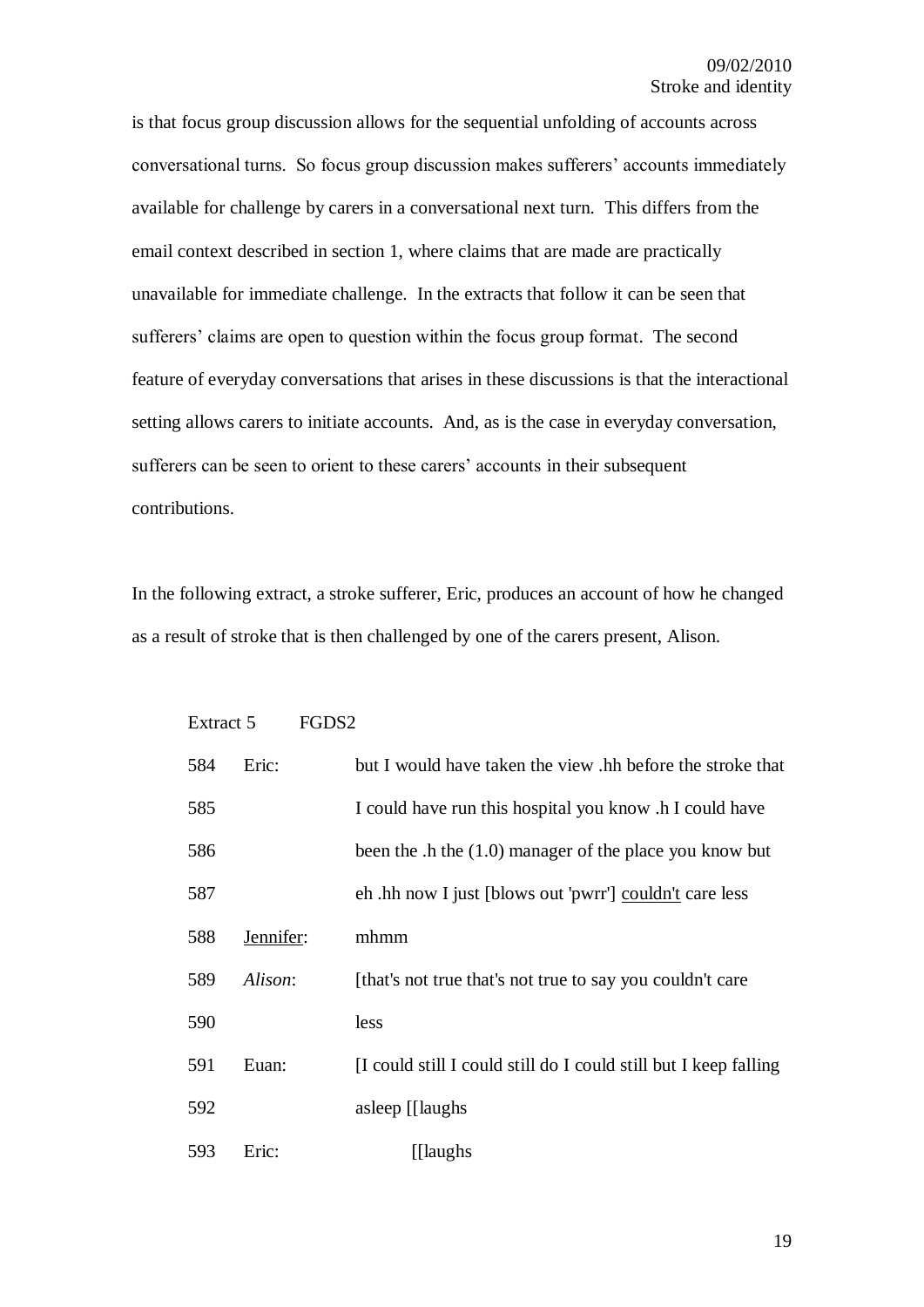594 *Alison*: because you could care less and that's what's bugs you=

595 Eric: that's the frustration yeah

Earlier in the discussion, Alison and Lorna (respectively, carers of Eric and Euan) had been talking about what Eric was like before and after his stroke in terms of his belief in himself as strong and invincible.

At the start of this extract, Eric describes how he has changed, and in lines 584-587, he uses a contrast formulation to construct the extent to which he has changed as a result of his stroke. He claims that, whereas before his stroke he would have taken the view that he could have run the hospital (in which the focus group was held), now he couldn't care less. With this claim, he constructs the change as one of motivation rather than, say, inability. At lines 591-592, Euan adopts an affiliative stance, affirming that he could still perform roles of this sort. He incorporates into his turn a reference to his present incapacities by referring to his tendency to fall asleep. However, both he and Eric orient to this as a non-serious or humorous claim. So both Eric"s and Euan"s claims are carefully designed to deal with the delicate interactional problem of accounting for the changes stroke has brought about, while lessening the negative impact on identity associated with loss of ability.

In her next turn, Alison directly challenges Eric"s description of his current self as lacking motivation, through the repeated phrase "that's not true that's not true." She claims, by contrast, that he does care and she produces evidence of the extent to which he cares through her reference to this as something that "bugs" Eric. The implication is that it is not motivation but ability that prevents Eric from achieving what he would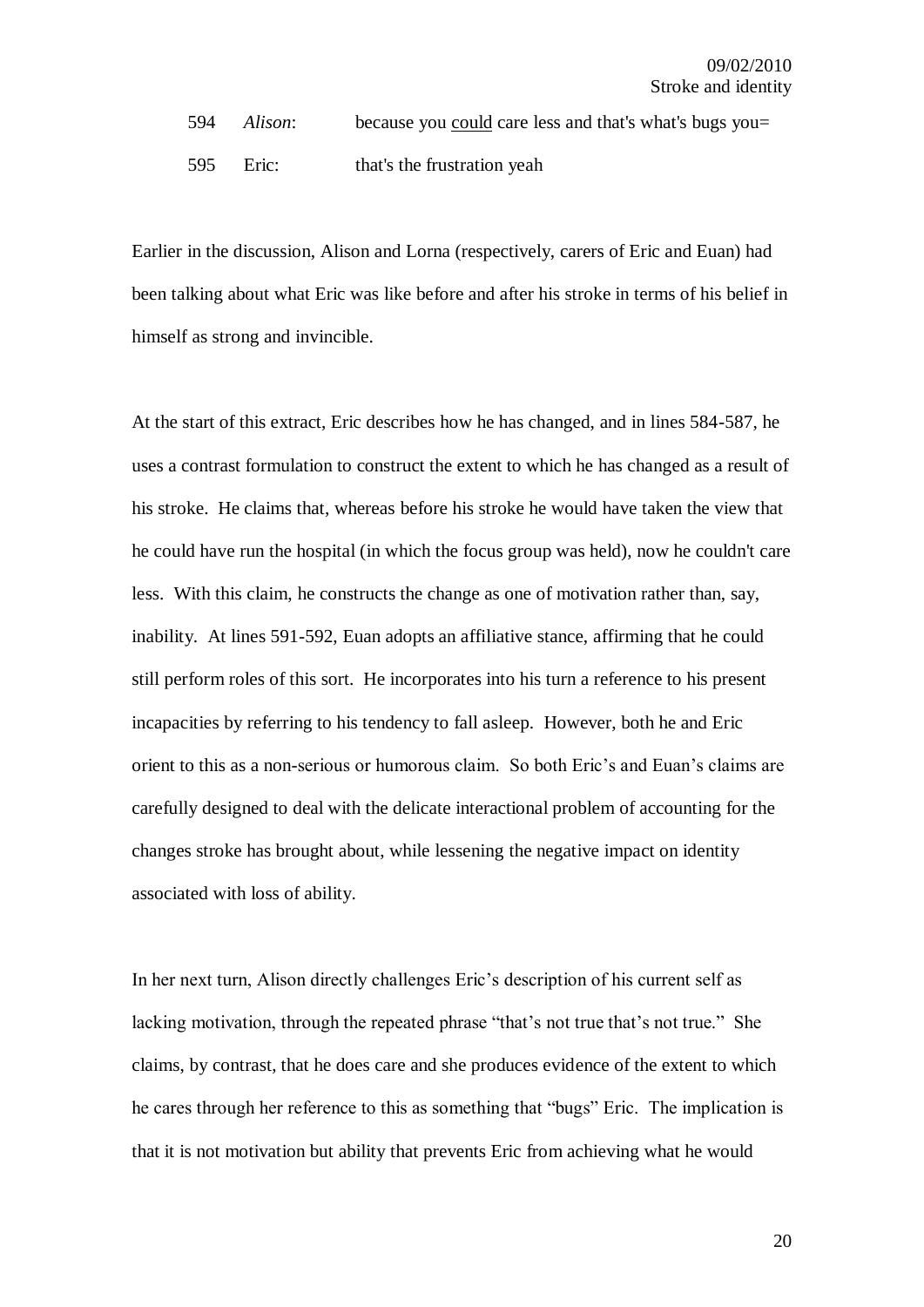have before the stroke. At line 595, Eric appears to accept this alternative account by stating that his current state of affairs is associated with frustration. That is, Eric's response to Alison"s challenge is not to defend his earlier claim, but rather to agree with her. Thus, he seems to contradict what he has just said. This apparent contradiction can be explained if we consider the *actions* that are being performed in each turn. When Alison challenges Eric"s claim, she ignores any inference that Eric might still be capable of running the hospital, and orients instead to the potentially damaging implication that he lacks motivation. Thus, for Eric to agree with her construction at this point is for him to maintain a positive identity.

The "conversational" setting of focus group discussion, then, affords carers the opportunity of challenging sufferers" accounts. However, it also provides them with interactional slots where they can develop their own accounts. This is demonstrated in the following extract, which arises following a discussion about how tired the stroke sufferers become as a result of their illness.

| Extract 6 |        | FGDS2 |                                                                                   |
|-----------|--------|-------|-----------------------------------------------------------------------------------|
| 636       | Lorna: |       | but you've $(1.0)$ dropped lots of things that you used to                        |
| 637       |        |       | do as well                                                                        |
| 638       | Euan:  |       | mhmm                                                                              |
| 639       | Lorna: |       | you would do it I think if you were asked $(1.0)$ like $(1.0)$                    |
| 640       |        |       | $\underline{\text{do}}$ that extra wee bit of (1.0) tidying up in the garden that |
| 641       |        |       | you might have done voluntarily before (2.0) You j- the                           |
| 642       |        |       | whether that's energy or just $(2.0)$ whatever you just don't                     |
| 643       |        |       | do it now                                                                         |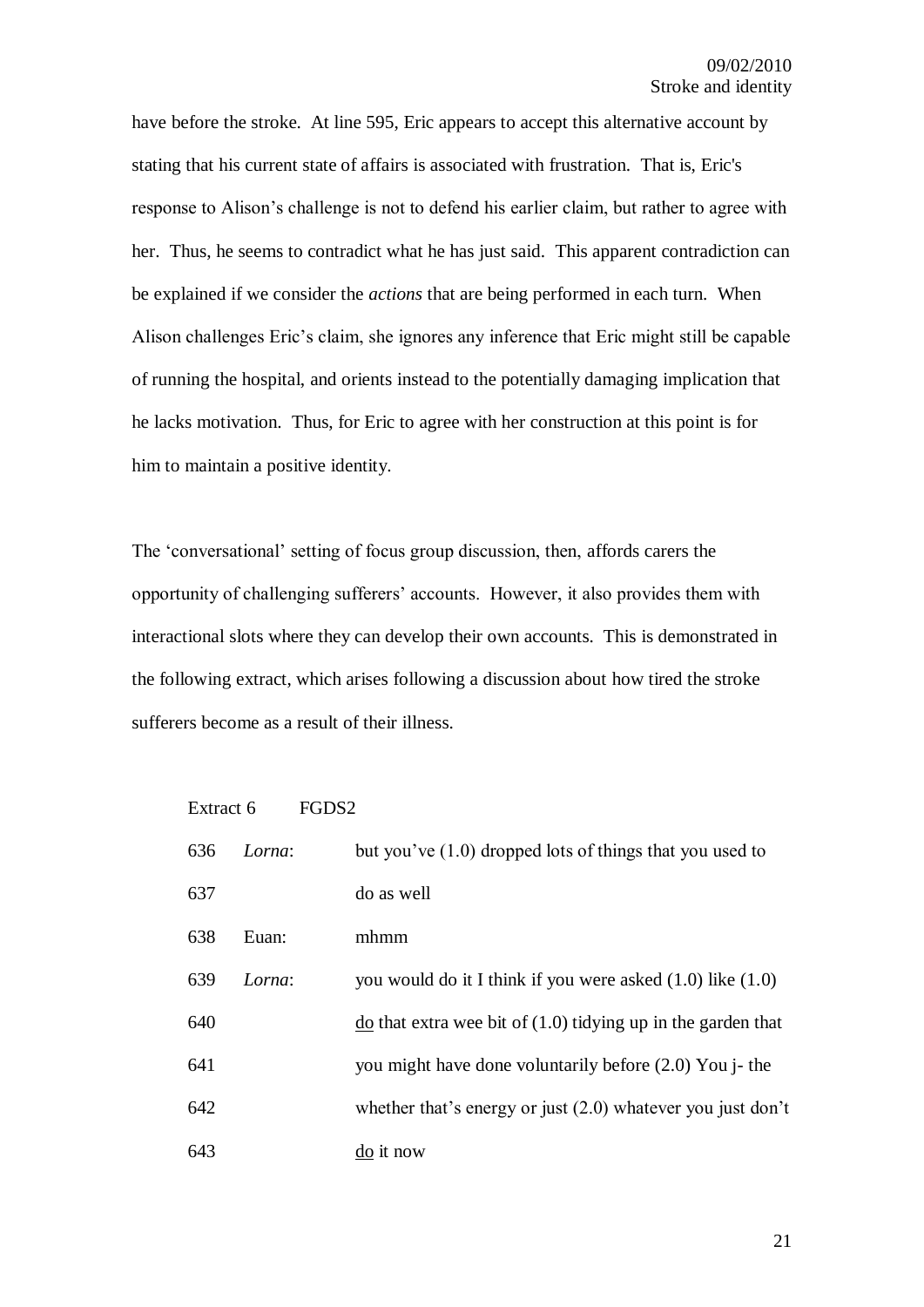| 644 | Sharon: | mm                                                                      |
|-----|---------|-------------------------------------------------------------------------|
| 645 | Eric:   | I think it's a bit of both really                                       |
| 646 | Lorna:  | yeah                                                                    |
| 647 | Eric:   | I think it's $(1.0)$ energy                                             |
| 648 | Alison: | I mean Eric will say I'll ask him the the the same thing                |
| 649 |         | yeah "I'll do that for you" [but it doesnae happen                      |
| 650 | Euan:   | [I always get ideas of things I                                         |
| 651 |         | want to be doing but $(2.0)$ never get them done                        |
| 652 | Eric:   | energy and motivation [yeah                                             |
| 653 | Lorna:  | [mhmm                                                                   |
| 654 | Alison: | yeah I've wondered about that as well whether that's (1.0)              |
| 655 |         | the stroke or whether it's just that they have well $(1.0)$ it          |
| 656 |         | doesnae [doesn't] (1.0) I cannae [can't] be bothered you                |
| 657 |         | know whether it's $(1.0)$ being <u>lazy</u> or whether it's $(1.0)$ the |
| 658 |         | stroke                                                                  |

In this extract, Lorna describes Euan as no longer carrying out tasks he voluntarily performed before his stroke. However, she indicates in her next turn that Euan is capable of performing these tasks in that he would carry them out if asked. At lines 642-643 she then offers up two candidate explanations for this state of affairs: "energy" or "you just don"t do it now". The first explanation draws upon the common sense idea that ill people might not have the same energy levels as healthy people. This provides an explanation for Euan not performing tasks he formerly carried out. However, Lorna then offers a second potential explanation, "just not doing" something. Presented in contrast to lacking energy, this may implicate laziness, lack of motivation or apathy and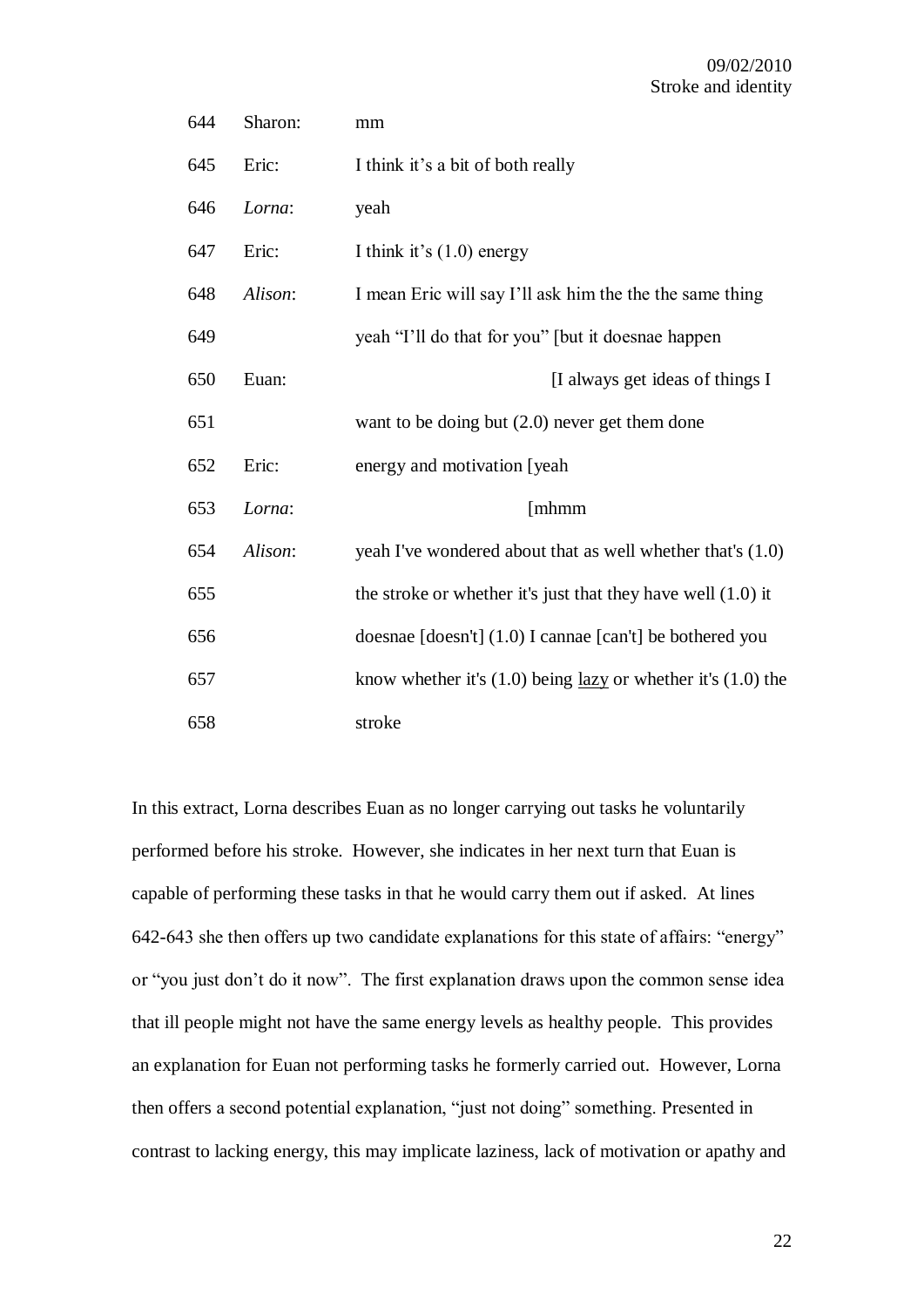indeed, there is evidence later in the extract that this is how it is taken ("energy and motivation", line 652; and a result of stroke or "being lazy", line 657). Moreover, not doing something because of a lack of motivation or laziness is problematic in contrast to not doing it because of a lack of energy (resulting from) the stroke. It is also worth noting that whereas Lorna"s reference is to Euan specifically, Alison claims that Eric displays similar behaviour (thereby implying that this may be a feature of stroke sufferers in general). She also upgrades Lorna's complaint about having to ask Euan to do tasks, claiming that Eric will agree to do something but "it doesnae happen."

In the conversational turns between Lorna and Alison"s accounts, Euan and Eric address the relevance to them of these potential explanations. At line 645, Eric does agreement with Lorna's assessment in attributing not doing tasks to both "energy and motivation" in saying "I think it's a bit of both really" (645). At line 651, Eric seems to orient to Alison"s prior turn as indicating that his reference to "energy" is insufficient as an explanation by amending his claim to include both energy and motivation.

In the following extract, which immediately follows on from the previous extract, Eric can be seen to address Alison"s implicit criticism that he is lazy by providing an extended description of how illness affects people in a way that could be interpreted as laziness.

|     | Extract 7 FGDS1 |                                                            |
|-----|-----------------|------------------------------------------------------------|
| 659 | Jennifer:       | mhmm                                                       |
| 660 |                 | <i>Alison</i> : [it's sometimes like that                  |
|     | 661 Eric:       | [it's very easy $(1.0)$ eh I can understand how people who |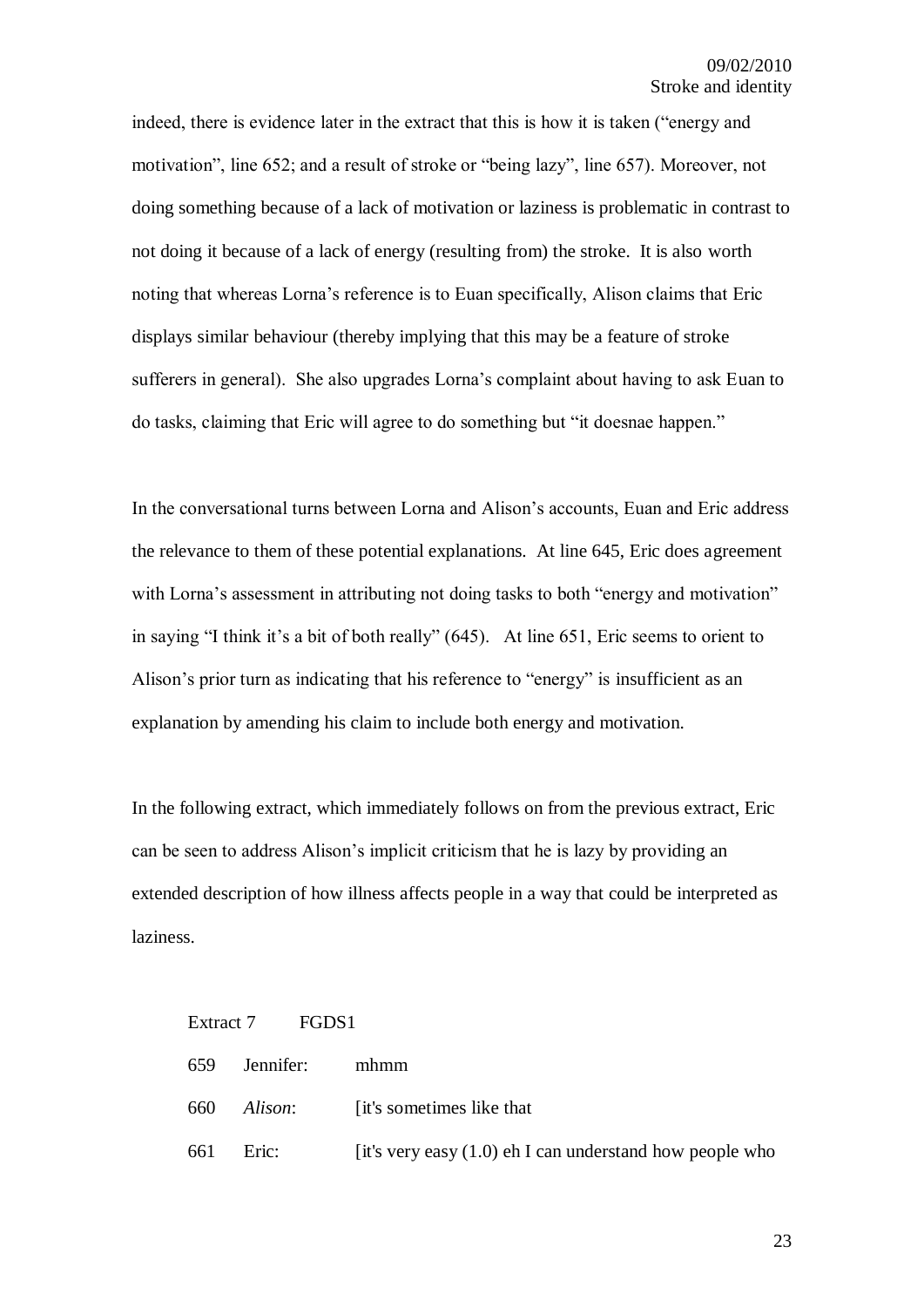| 662 | have got eh. hh hip problems or whatever back problems      |
|-----|-------------------------------------------------------------|
| 663 | whatever .hh they just sit because it's it's very easy just |
| 664 | to sit there and just say .hh "ah it's too much effort".h   |
| 665 | you know                                                    |

Eric's turn begins "it's very easy" (line 661), then, rather than saying immediately what it is that is very easy, he inserts a claim - that he understands how other people "just sit" because it is too much effort to do otherwise. This claim provides an indirect means of countering Alison's challenge. It does this in three ways. First, by claiming to understand these other people, we might infer that his problem is similar to theirs; that is, difficulties with mobility. Second, Eric's understanding can be contrasted with Alison's failure to work out what is going on. Third, he provides a warrant for the behaviour of these other people. That is, they may "just sit", but they are identified as having good reason to be immobile - hip and back problems. The indirect nature of Eric's response to Alison's challenge is what renders it rhetorically powerful. He does not provide a straightforward account that would give an indication of how much of his inability might or might not be attributable to stroke, and instead makes a claim that would be hard for Alison to counter. His "understanding" is an internal event, therefore difficult to refute. He refers to a hypothetical group of people, and therefore his attitude towards them could not easily be challenged on the basis of actual behaviour. Furthermore, the attributes of the group to which he refers provide a reasonable warrant for their behaviour.

What the preceding extracts have demonstrated, then, is that when sufferers produce accounts, carers may challenge those accounts. Carers may also introduce their own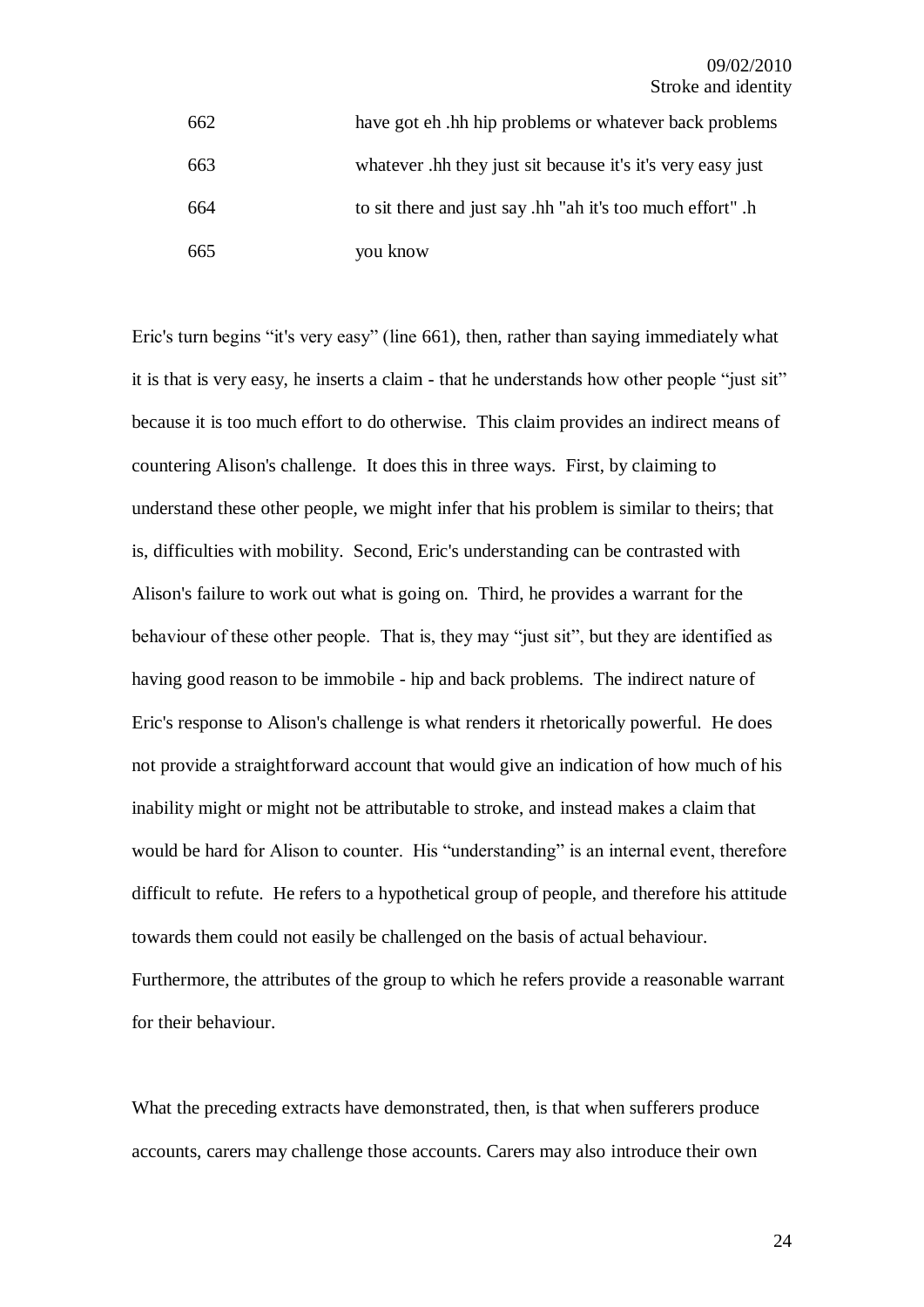accounts to which sufferers, in turn, must orient in their subsequent contributions. Because of this, sufferers display an ongoing sensitivity to the interactional consequences that arise out of the different participatory roles which they and their carers inhabit during these discussions.

| Extract 8<br>FGDS1 |           |                                                          |  |
|--------------------|-----------|----------------------------------------------------------|--|
| 853                | Jennifer: | can anybody say in what in $(1.0)$ what wa: ys would you |  |
| 854                |           | say that having had a stroke has affected you as a       |  |
| 855                |           | person?                                                  |  |
| 856                |           | (3.0)                                                    |  |
| 857                | Yvonne:   | impatient $(1.0)$ e:h                                    |  |
| 858                | Jennifer: | what make it has made you impatient                      |  |
| 859                | Yvonne:   | mhmm                                                     |  |
| 860                | Jennifer: | yeah?                                                    |  |
| 861                | Yvonne:   | [very quietly] aye                                       |  |
| 862                |           | (3.0)                                                    |  |
| 863                | Norman:   | yeah it's [unclear]                                      |  |
| 864                | Ian:      | it's maybe                                               |  |
| 865                | Norman:   | one of the things that trauma and shock bring on         |  |
| 866                | Ian:      | yeah maybe you should ask the carers rather than the .h  |  |
| 867                |           | the sufferers of that [laughs]                           |  |
| 868                | Yvonne:   | that's right                                             |  |

There are several features of Yvonne's response to this question which are worth noting. First, there is a lengthy pause of three seconds after the initial question which indicates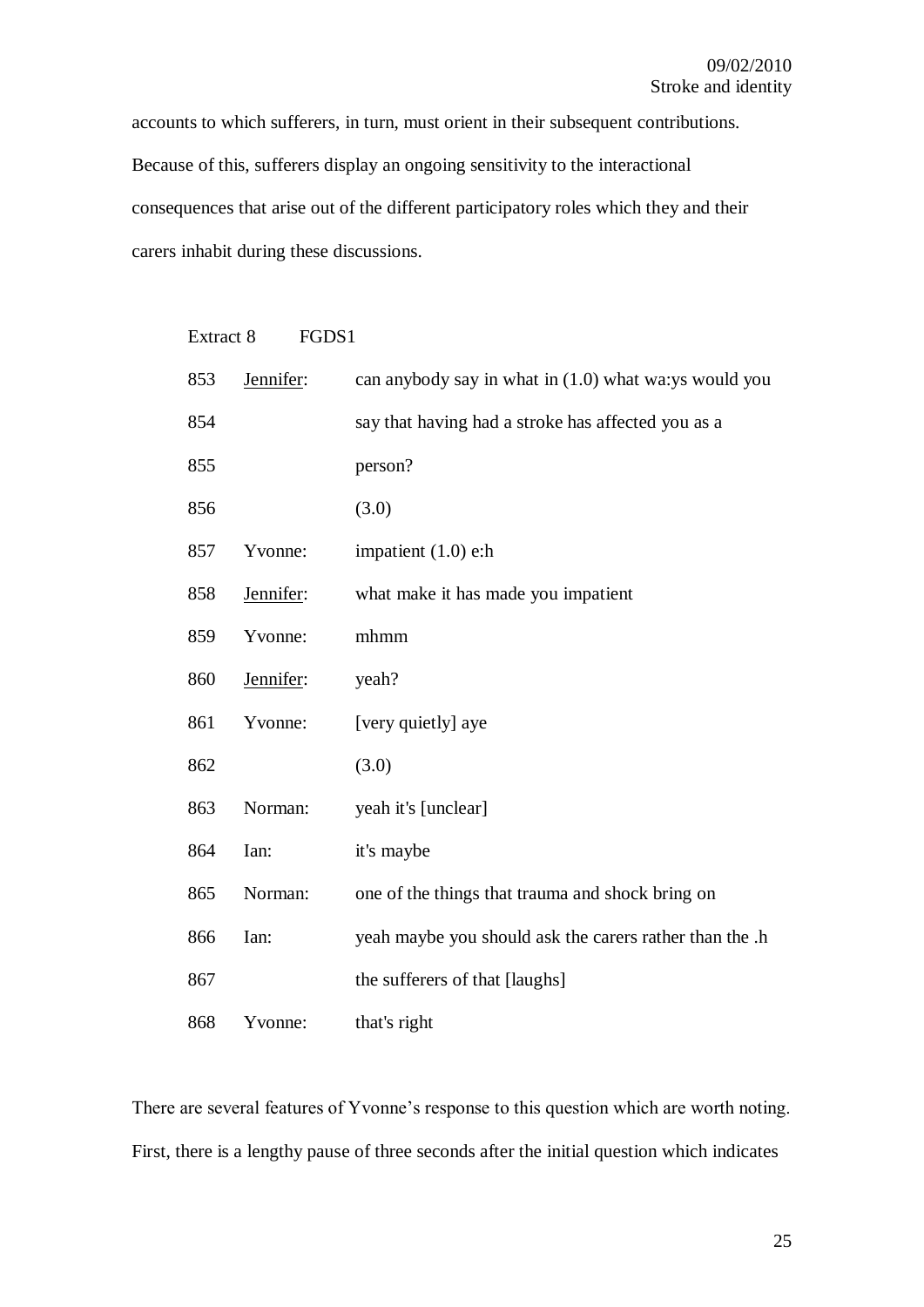that the issue of post-stroke change is a difficult one for the focus group members (participants were generally fluent speakers; analysis of the full transcript shows very few pauses of this length). Jefferson (1989) suggests that a silence of this length may indicate that what has been said is problematic, or that providing a response is problematic. Second, when Yvonne does reply, she provides a relatively minimal response, "impatient" which is not directly attributed to, say, her own behaviour or feelings. Thus, the interviewer produces a question seeking clarification, "it has made you impatient" which in turn indicates that she interprets this as a reference to a psychological state or trait. The focus group moderator's questions at lines 858 and 860 therefore open up a slot for Yvonne to expand on this change but Yvonne again produces a minimal turn, with her second reply being voiced in quiet tones. So although Yvonne provides conversationally appropriate responses, in that she provides answers to the moderator"s questions, she avoids producing further description of the relationship between her stroke and impatience. This is left to the other participants.

After a further lengthy pause, Norman produces an agreement at line 863. In the subsequent turns, Norman, Ian and Yvonne then jointly work up an explanatory account that offers justification for stroke sufferers being impatient while, at the same time, attending to the interactional sensitivity of this admission within the particular context. One feature of this account is that Norman provides an impersonal explanation, saying that impatience is "brought on" by "trauma" and "shock". The use of these terms helps to establish the sufferer"s impatience as a rational response to a serious personal event. So although impatience is a negative feature of someone"s psychological state, the stroke sufferer"s personal responsibility for being impatient is minimised. It is noteworthy that Norman frames impatience as only "one of the things" that may result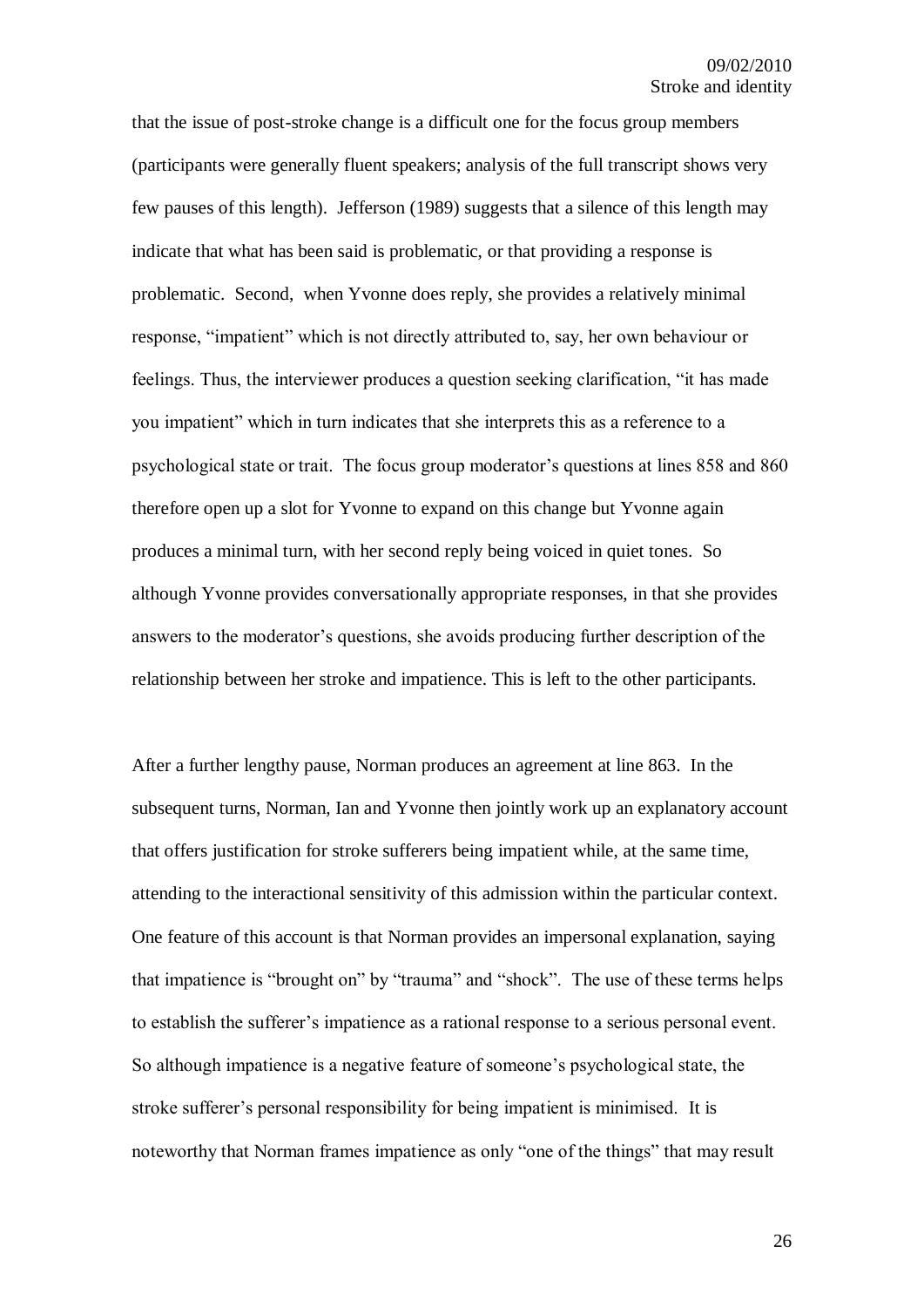from the trauma and shock of stroke. This might make a listing of further negative aspects appropriate as a continuation of his turn. However, at this point Ian says "maybe you should ask the carers rather than the .h sufferers", thereby indicating that carers are in a better position to assess the consequences of stroke than sufferers are. At the same time, Ian displays that his comment is intended to be humorous, indexing it with laughter at line 867. This switch to a more humorous tone works to indicate that the potential difficulties associated with stroke sufferers becoming impatient may not be as serious as could otherwise be imagined. At the same time he offers the conversational floor to the carers who are present. This explicit reference to carers allows Ian to acknowledge that the issue of sufferers being impatient is one that is relevant to their carers.

## *Summary*

In focus group discussions, then, the role of carer provides these participants with the rights and entitlements to criticise sufferers' accounts and to put forward their own alternative, potentially negative accounts as reformulations of or as counter-arguments to the sufferers' accounts. In this way, sufferers' evaluations of the life consequences of experiencing stroke are open to immediate challenge by those carers whose lives have also been seriously affected. In addition, carers are able to initiate their own descriptive accounts that highlight negative aspects of the stroke sufferer that have arisen as a result of experiencing a stroke.

In producing their own accounts, stroke sufferers display sensitivity to this interactional issue. In particular, it is noteworthy that the accounts of focus group participants differ from those of email participants in that they did not provide explicitly positive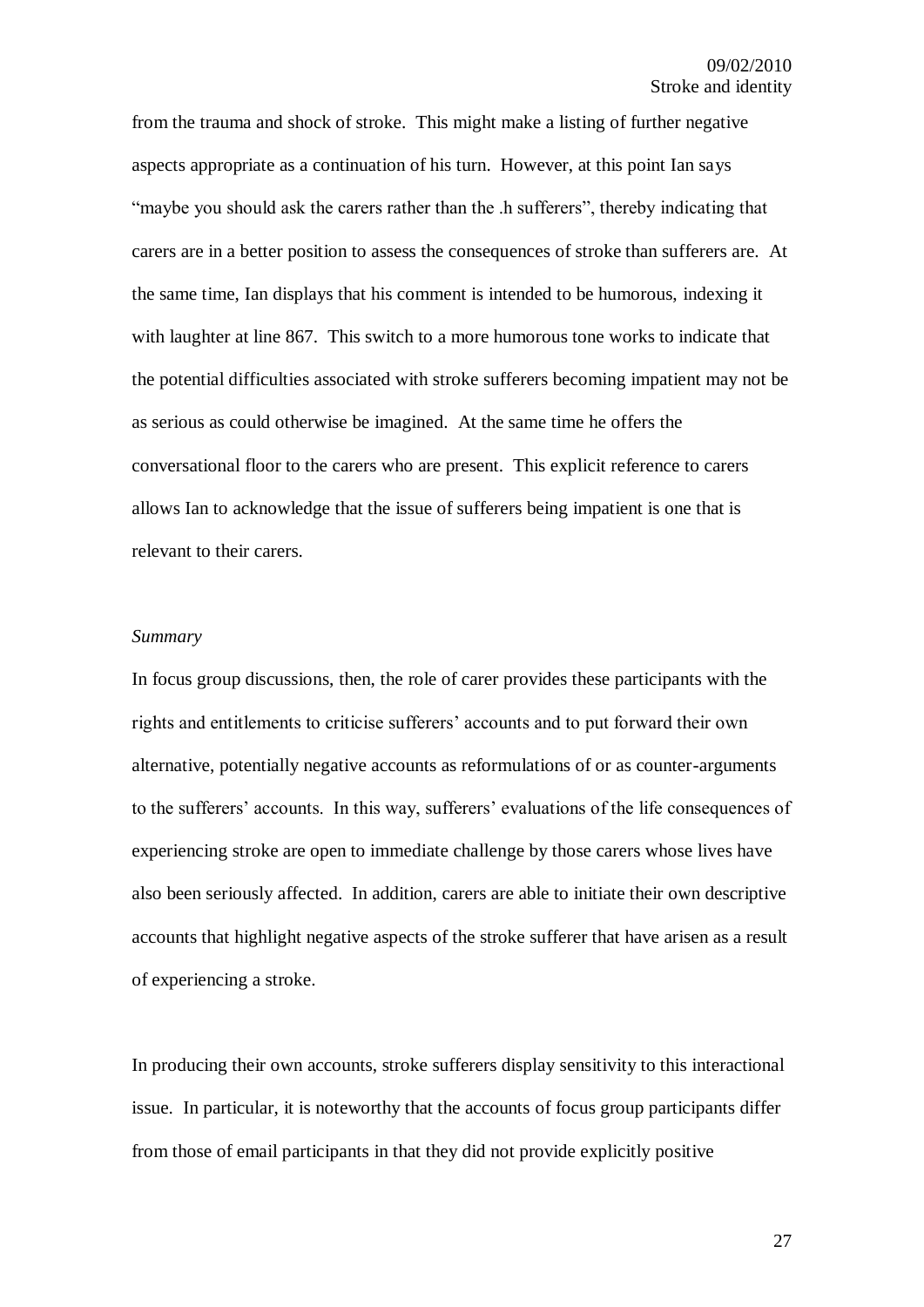evaluations of the impact which stroke has had on their lives. Both email and, focus group participants oriented to stroke as a serious life event. And in describing the effects of stroke, they work to minimise potential negative inferences about themselves arising out of their experience of stroke. However, unlike the email participants, the focus group stroke sufferers displayed sensitivity to the issue of how their mitigation of the negative aspects of stroke would be received and dealt with by those carers who were co-present. So, although there are similarities between the sufferer"s accounts produced in the email context and in the focus-group context, there are also important differences.

## **Discussion**

The approach taken in this study is that accounts describing illness might fruitfully be examined for their rhetorical function. At the beginning of this paper, we noted that stroke sufferers' accounts of their experience of illness were likely to represent both positive and negative aspects of stroke. The extracts examined here show that participants sometimes display sensitivity to the issue of having acquired a "damaged" identity as a result of their illness. However, they do so in a way that allows them to emphasise positive aspects of their experience that have in some way improved their lives. At the same time, participants can be seen to attend to the issue of whether the accounts they develop are persuasive or believable. Their accounts are designed so that they are not heard as inappropriately positive about their experiences of suffering from a traumatic illness. Among the email participants, the more negative elements of their experience as stroke sufferers are reproduced in accounts so as to minimise any personal responsibility for those negative outcomes. More positive aspects of this experience, by contrast, are depicted largely in terms of the participants' own efforts and responsibility.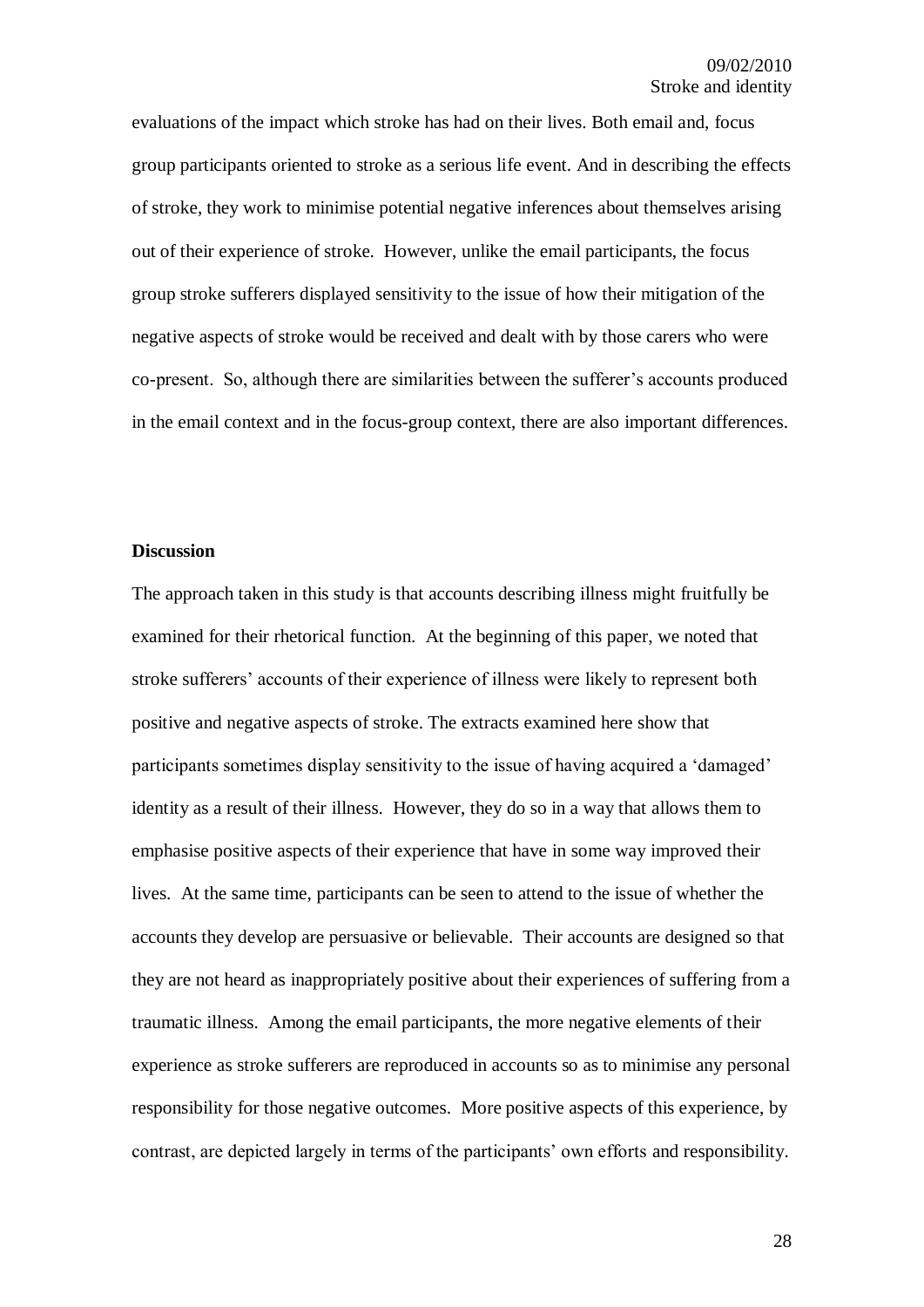The focus group participants also oriented to stroke as a serious life event. But like the email participants, focus group sufferers described their experiences in a way that minimised the potentially negative inferences that others might make about them as stroke sufferers.

However although there are similarities between the sufferer"s accounts produced in the email context and in the focus-group context, there are also important differences. Focus group stroke sufferers, unlike email participants, did not produce highly positive evaluations of their experience. Moreover, they displayed sensitivity to the way that carers would respond to mitigation of the negative aspects of stroke. It seems that in part this difference arises out of the difference in interactional contexts. In focus group discussions, carers were able to criticise sufferers' accounts and were also able to generate their own, potentially negative accounts. In their contributions to the discussion, sufferers oriented to these actual or potential criticisms in the way that they designed their claims. This provides an important demonstration of the contextdependent nature of identity-constructions, and of the ways in which carers play a role in maintaining damaged identities.

In this research, participants who had suffered stroke did not talk or write about a disrupted self, as discussed by Ellis-Hill, Payne & Ward (2000). They did, however, work to construct a positive identity. That they did this allows us to infer that there is indeed some stigma surrounding stroke. Our findings also elaborate previous research that indicates the importance of identity to stroke sufferers (Clarke & Black, 2003; Shadden, 2005; Shadden & Agan, 2004), and in particular how it can be influenced in interactions with others.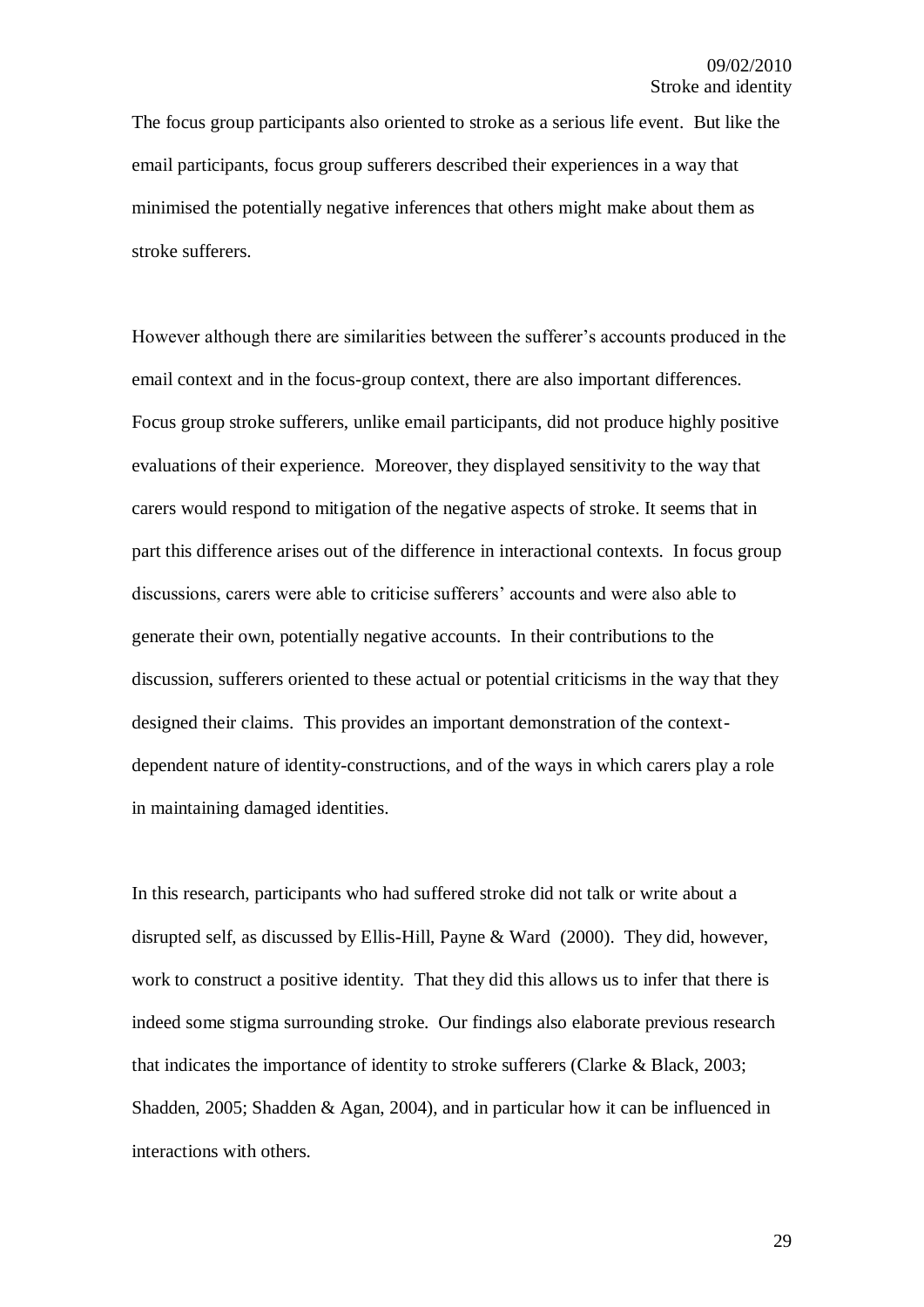White & Johnstone (2000) suggest that stroke sufferers can be held accountable for their recovery. We have shown how participants in focus groups, whose carers were copresent, showed particular sensitivity to the identity implications of their talk. Stroke rehabilitation is characterised by its focus on regaining physical function – an emphasis that has been criticised because it fails to take enough account of the interests and experiences of the sufferer (Kirkevold, 2002). This study suggests that people who have suffered stroke do orient to the difficulty in maintaining a positive sense of self, particularly in the presence of their carers. It also demonstrates the value of a qualitative approach to studying the experience of living with a stroke, and in particular the usefulness of discourse analytic methods.

### **Reference List**

**Becker, G. (1993). Continuity after a stroke: Implications of lifecourse disruption in old age.** *The Gerontologist, 33,* **148-158.**

**Bendz, M. (2000). Rules of relevance after a stroke.** *Social Science & Medicine, 51,* **713-723.**

**Benwell, B. & Stokoe, E. H. (2006).** *Discourse and Identity***. Edinburgh: Edinburgh University Press.**

**Bowker, N. & Tuffin, K. (2004). Using the online medium for discursive research about people with disabilities.** *Social Science Computer Review, 22,* **228- 241.**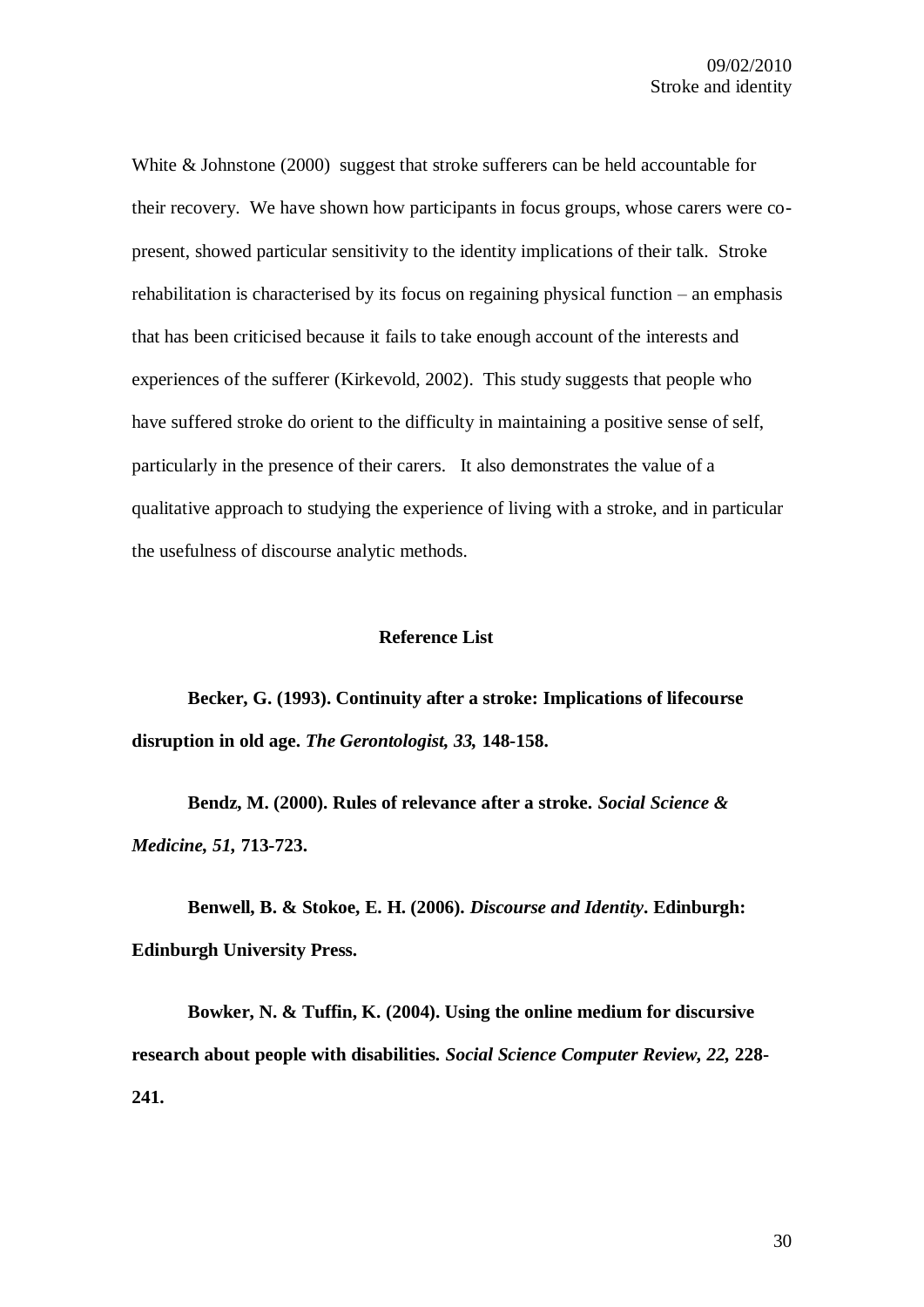**Clarke, P. & Black, S.E. (2005). Quality of Life Following Stroke: Negotiating Disability, Identity, and Resources.** *Journal of Applied Gerontology, 24(4),* **319-336**

**Edwards, D. (1997).** *Discourse and cognition***. London: Sage.**

**.**

**Ellis-Hill, C. S. (1998).** *New world, new rules: Life narratives and changes in self concept in the first year after stroke.* **PhD University of Southampton.**

**Ellis-Hill, C. S., Payne, S., & Ward, C. (2000). Self-body split: Issues of identity in physical recovery following a stroke.** *Disability & Rehabilitation, 22,* **725- 733.**

**Giles, D. (2006). Constructing identities in cyberspace: The case of eating disorders.** *British Journal of Social Psychology, 45,* **463-477.**

**Glass, T. A. & Maddox, G. L. (1992). The quality and quantity of social support: Stroke recovery as psycho-social transition.** *Social Science & Medicine, 34,* **1249-1261.**

**Goffman, E. (1963).** *Stigma: Notes on the Management of Spoiled Identity***. New York: Doubleday.**

**Grainger, K. P., Masterton, S., & Jennings, M. (2005). "Things aren't the same, are they?": The management of bad news delivery in the discourse of stroke care.** *Communication & Medicine, 2,* **35-44.**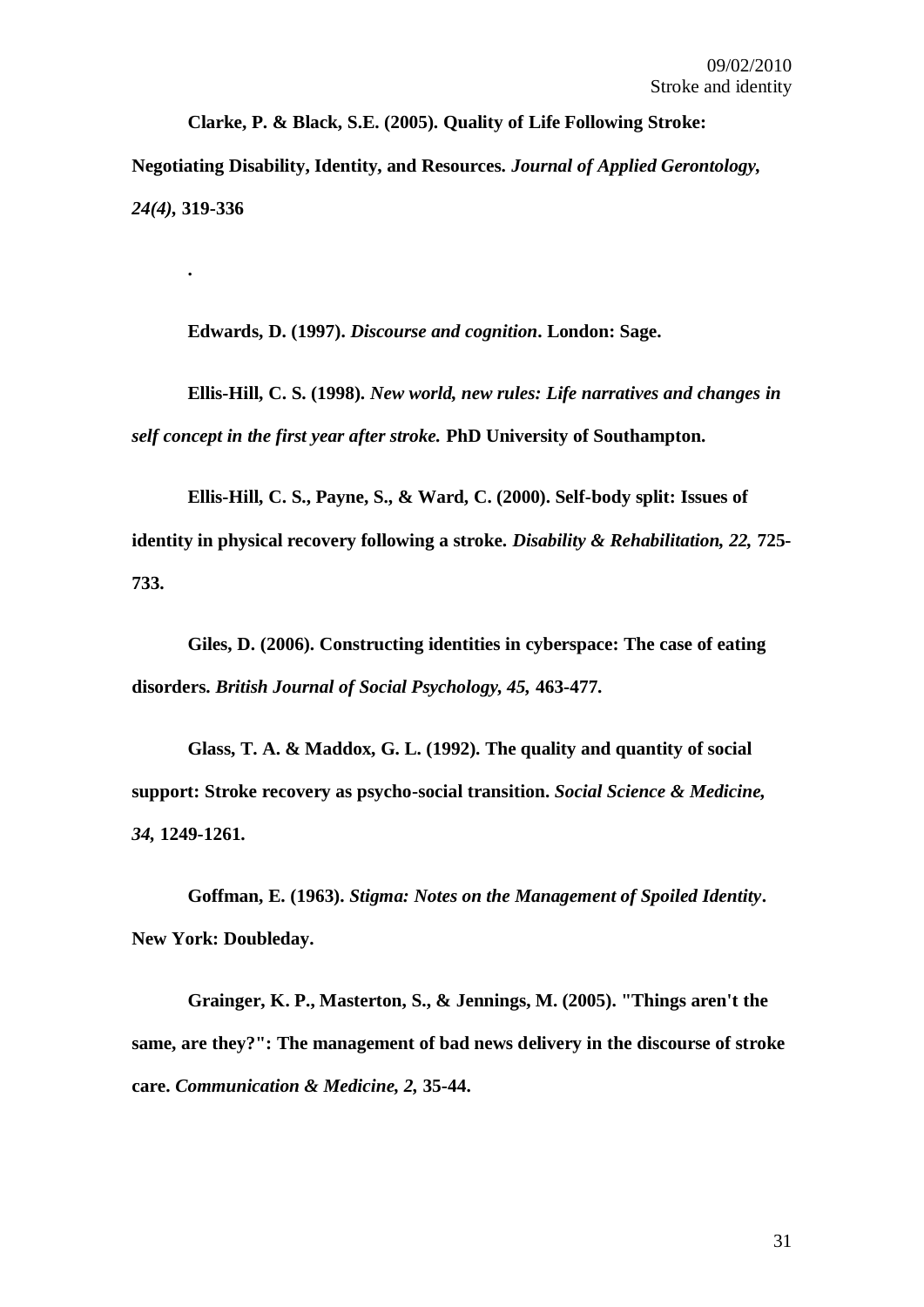**Guise, J., Widdicombe, S., & McKinlay, A. (2007). "What is it like to have ME?": The discursive construction of ME in computer-mediated communication and face-to-face interaction. Health: An Interdisciplinary Journal for the Social Study of Health, Illness & Medicine, 11:1, 87-108**

**Horton, S. (2007). Topic generation in aphasia language therapy sessions: Issues of identity.** *Aphasiology, 20,* **528-564.**

**Hutchby, I. & Wooffitt, R. (1998).** *Conversation Analysis: Principles, Practices and Applications***. Cambridge: Polity.**

**ISD Scotland (2007).** *Scottish Health Statistics: General Practice Team Information***. Edinburgh: NHS Information Services Division**

**Kaufman, S. R. (1988). Stroke Rehabilitation and the Negotiation of Identity. In S.Reinharz & G. D. Rowles (Eds.),** *Qualitative Gerontology* **(pp. 82- 103). New York: Springer Publishing Company.**

**Kaufman, S. R. & Becker, G. (1986). Stroke: Health care on the periphery.**  *Social Science & Medicine, 22,* **983-989.**

**Kirkevold, M. (2002). The unfolding illness trajectory of stroke.** *Disability & Rehabilitation, 24,* **887-898.**

**Martinovski, B., Traum, T., & Marsella, S. (2007). Rejection of empathy in negotiation.** *Group Decision & Negotiation, 16,* **61-76.**

**Parry, R. H. (2004). The interactional management of patients' physical incompetence: A conversation analytic study of physiotherapy interactions.**  *Sociology of Health & Illness, 26,* **976-1007.**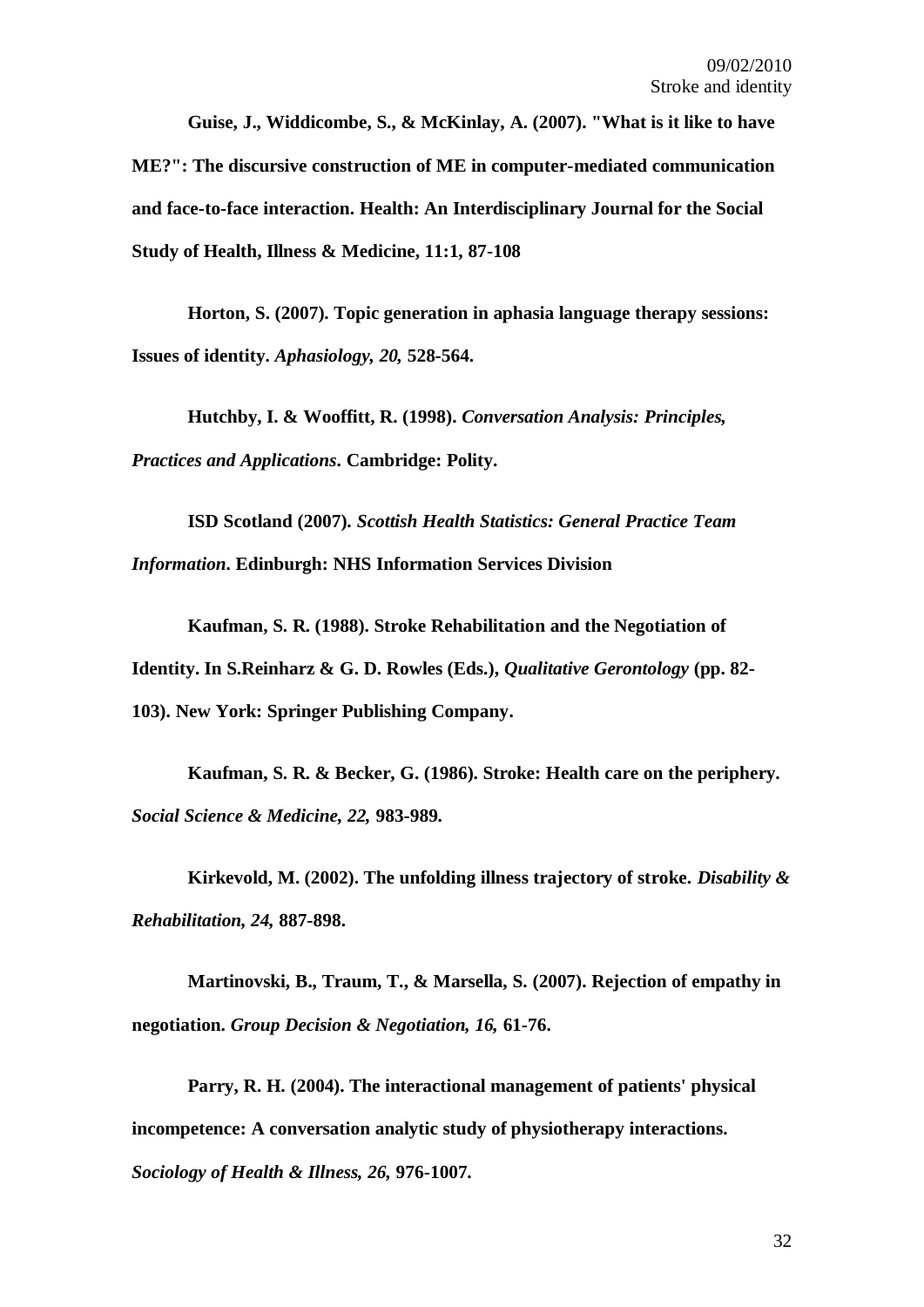**Potter, J. (1996).** *Representing Reality: Discourse, Rhetoric and Social Construction***. London: Sage**

**Potter, J. & Wetherell, M. (1987).** *Discourse and social psychology: Beyond attitudes and behaviour***. London: Sage.**

**Pound, P., Gompertz, P., & Ebrahim, S. (1977). A patient-centred study of the consequences of stroke.** *Clinical Rehabilitation, 12,* **338-347.**

**Pound, P., Gompertz, P., & Ebrahim, S. (1998). A patient-centred study of the consequences of stroke.** *Clinical Rehabilitation, 12,* **338-347.**

**Schegloff, E. A. (1996). Confirming allusions.** *American Journal of Sociology, 104,* **161-216.**

**Shadden, B. (2005). Aphasia as identity theft: Theory and practice.**  *Aphasiology, 19(3-5)***, 211-223**

**Shadden, B., & Agan, J. P. (2004). Renegotiation of Identity: The Social Context of Aphasia Support Groups. Topics in Language Disorders.** *The Social Construction of identity: The Clinical Challenge. 24(3),* **174-186**

**Teas Gill, V. (2005). Patient 'demand' for medical interventions: Exerting pressure for an offer in a primary care clinic visit.** *Research on Language & Social Interaction, 38,* **451-479.**

**ten Have, P. (1999).** *Doing Conversation Analysis: A Practical Guide***. London: Sage.**